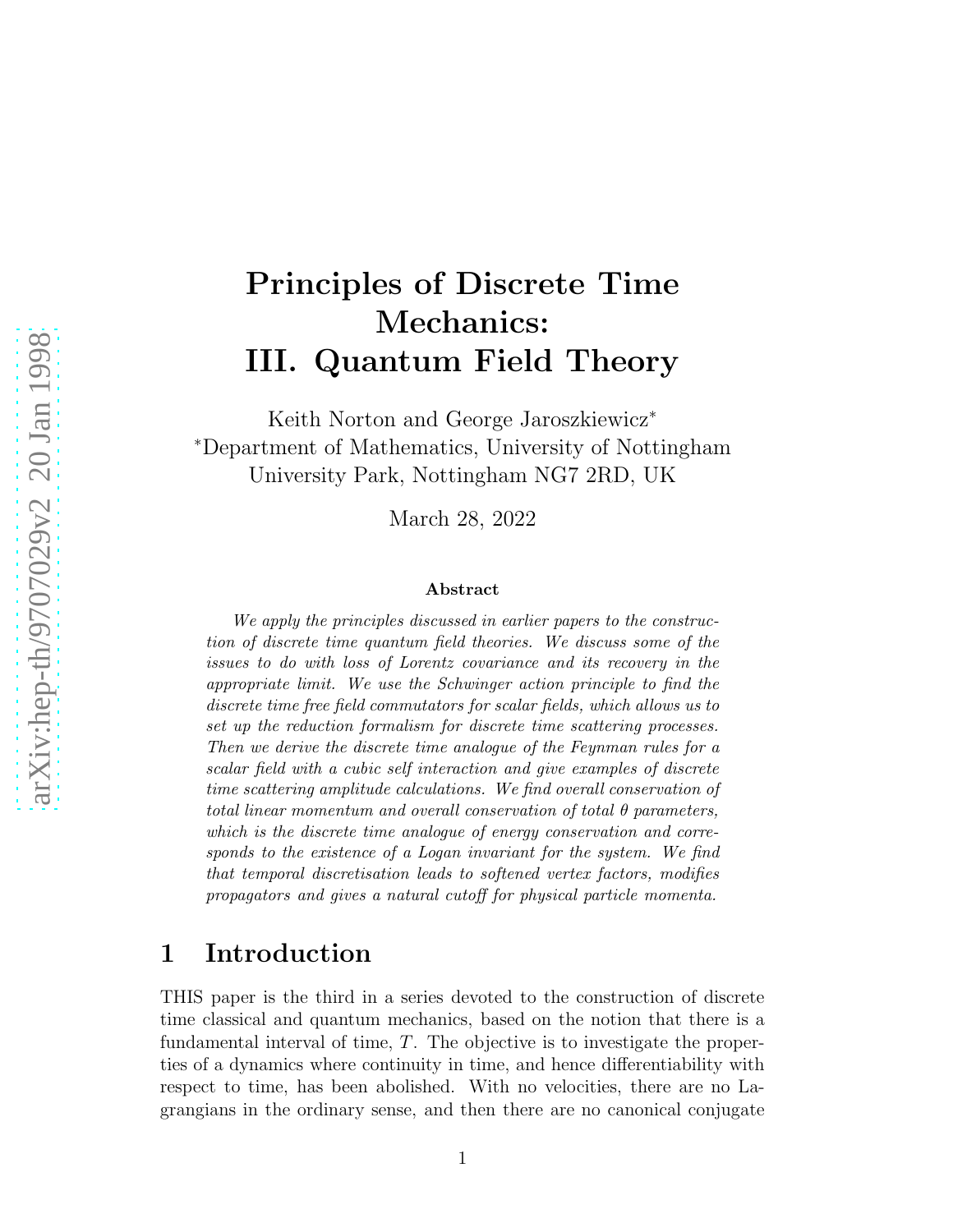momenta or Hamiltonians either. It would appear then to be a catastrophic recipe for recasting the laws of classical and quantum physics, but as we try to show in this paper, this is not really the case. Moreover, there is every prospect for finding novel features of the dynamics not encountered in continuous time mechanics which may go some way towards alleviating the divergence problems encountered in conventional quantum field theory.

The first paper of this series, referred to as *Paper I* [\[1](#page-28-0)], introduced basic principles for the temporal discretisation of continuous time classical and quantum particle mechanics. The second paper, referred to as *Paper II* [\[2\]](#page-28-0), applied these principles to classical field theory, including gauge invariant electrodynamics and the Dirac field. These papers should be consulted for further explanation of our notation and methodology. In this paper, referred to as Paper III, we apply the techniques of Paper I to the quantisation of the scalar field systems studied in *Paper II*, i.e., we discuss quantised discrete time scalar field theory.

Following the analysis of the earlier papers, we denote by  $\mathcal D$  our process of discretising time using virtual paths and by  $\mathcal Q$  the process of quantisation using transition amplitudes based on the system function, each of these processes being applied to some classical Lagrangian L. Then we can say that *Paper I* discusses models of type  $\mathcal{D}L$  and  $\mathcal{Q}DL$  whereas *Paper II* discusses models of type  $\mathcal{DL}$ , where  $\mathcal{L}$  is a Lagrange density. Now since such a density may be associated with the first quantisation of a classical theory, i.e., to  $QL$  models, as discussed in *Paper II* for the Schrödinger equation, models of type  $\mathcal{DL}$  may be regarded as equivalent in some sense to those of type  $\mathcal{D}\mathcal{Q}L$ . This allows a direct comparison of the processes  $\mathcal{D}\mathcal{Q}$  and  $\mathcal{Q}\mathcal{D}$ , and in Paper II it was argued that these are not the same in general.

The present paper considers models of type  $QD\mathcal{L}$ . Because such models may be regarded as equivalent in the above sense to those of type  $\mathcal{QDQL}$ , then Paper III may be considered to be a discussion of discrete time second quantisation. Note however that the  $\mathcal{QDQ}$  process used in this paper is not in general equivalent to the process  $DQQ$  because the D and Q processes do not commute. This means that our paper discusses the quantisation of discrete time classical field theories and not the temporal discretisation of quantum field theories, such as in lattice gauge theories. In the latter, discretisation is regarded as an approximation which becomes exact in the continuum limit. In our approach our mechanics is regarded as exact at each stage and the continuum limit is taken only to make comparisons with standard formulations. This is a significant difference between our approach and various other formulations using a discrete time, because of our insistence on adhering to the principles of the formulation at all stages. In particular, the constants of the motion are constructed to be exact and not approximately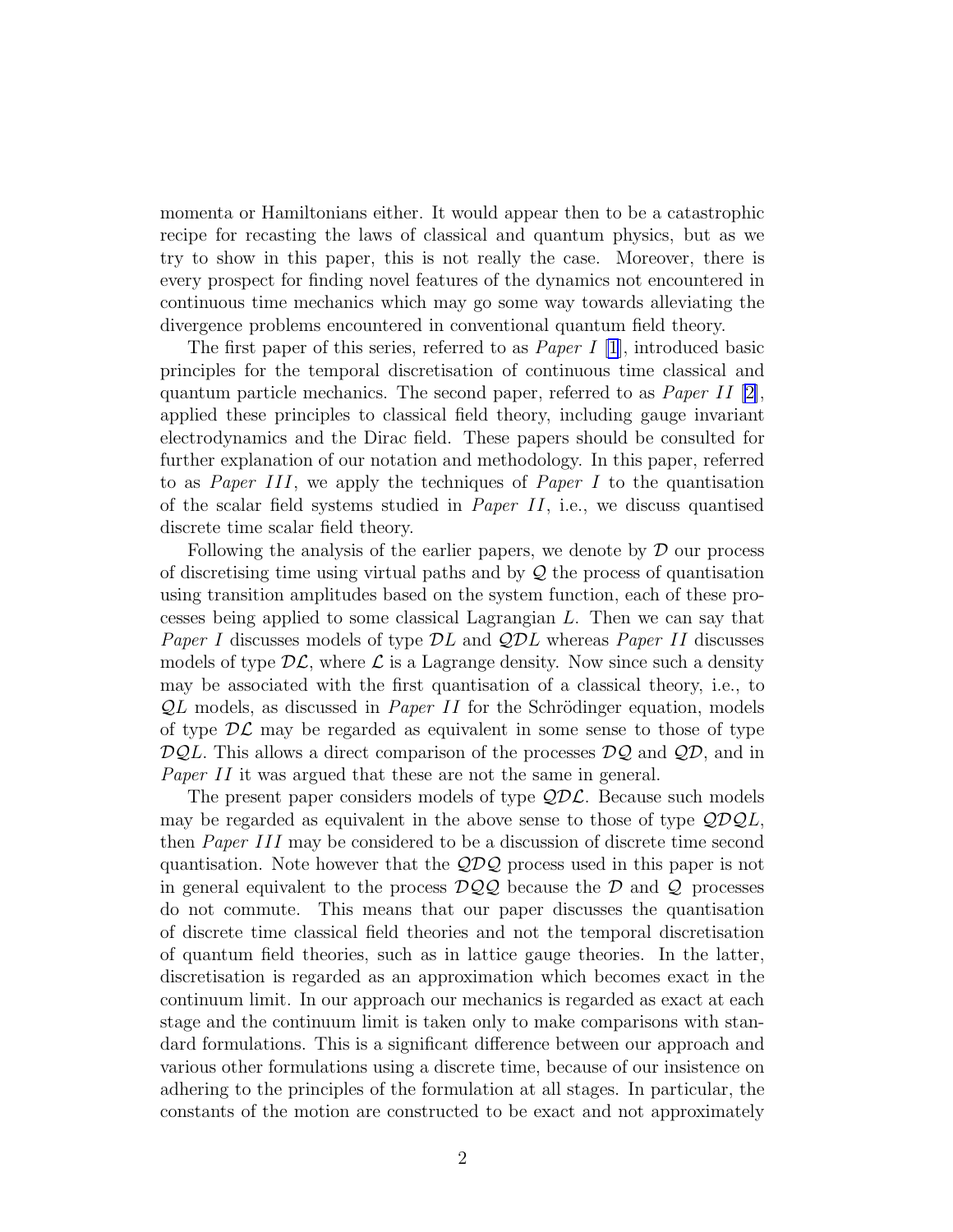conserved up to some powers of T.

An important question which arises naturally in the context of discrete time and/or space mechanics is that of Lorentz covariance. Our answer is that Lorentz symmetry of say scattering matrix elements emerges in the appropriate limit, such as  $T \to 0$ , and other than that, is not really something to worry about, as it is regarded here as an approximation to a deeper underlying structure. An analogy with representational art is useful here. If we liken continuous time theories to pictures drawn on normal canvas, then our discrete time mechanics is a picture drawn on a conventional analogue television screen. In the former model of spacetime it is frequently speculated that continuity might break down, perhaps at Planck scales (we do know that a real canvas is made up of atoms), but otherwise, continuity on the plane of the canvas exists at all levels and carries with it all the associated symmetries of the plane, such as translation and rotational invariance. On a television screen, however, we have two perspectives. From a distance, a television picture really does look like one painted on a canvas, but a closer look would readily show the horizontal lines which make up the picture. There is a discreteness vertically, but a continuity horizontally. Likewise, in discrete time mechanics, there is a discreteness along the time axis with all the normal continuity along the space axis. Like a television picture, there is less symmetry when viewed close up than when viewed at a distance, and it would be futile and in principle wrong to try to pretend that such long-distance symmetries should exist at all scales. What we are doing, therefore, is more like exploring the mechanics of a television set rather than the pictures drawn on it. This suggests that discretisation of time in the context of General Relativity is an obvious candidate for investigation.

The art analogy can be pursued further. Discretisation of space as well as time, such as in lattice gauge theories and the work of authors such as Bender et al [\[3\]](#page-28-0) and Yamamoto et al [\[4](#page-28-0)], gives a lattice space-time picture which corresponds to what occurs on a computer monitor, where the picture is fully digitised. This form of discrete space-time mechanics is inherently different to our discrete time mechanics and the two should not be confused.

Another important question related to the issue of Lorentz covariance is: in which inertial frame are we discretising time? Of course, if we believed in an absolute time in the strict sense of Newton then we would have an immediate answer. However, we are approaching discrete time from a more modern perspective and the problem is a very real one for us. Our answer is to go beyond special relativity and consider cosmological perspectives. It is an empirical fact that, from the point of view of observers on the earth, we are moving at a speed of about 500 to 600 km per sec relative to a frame of reference in which the cosmic background radiation field of Penzias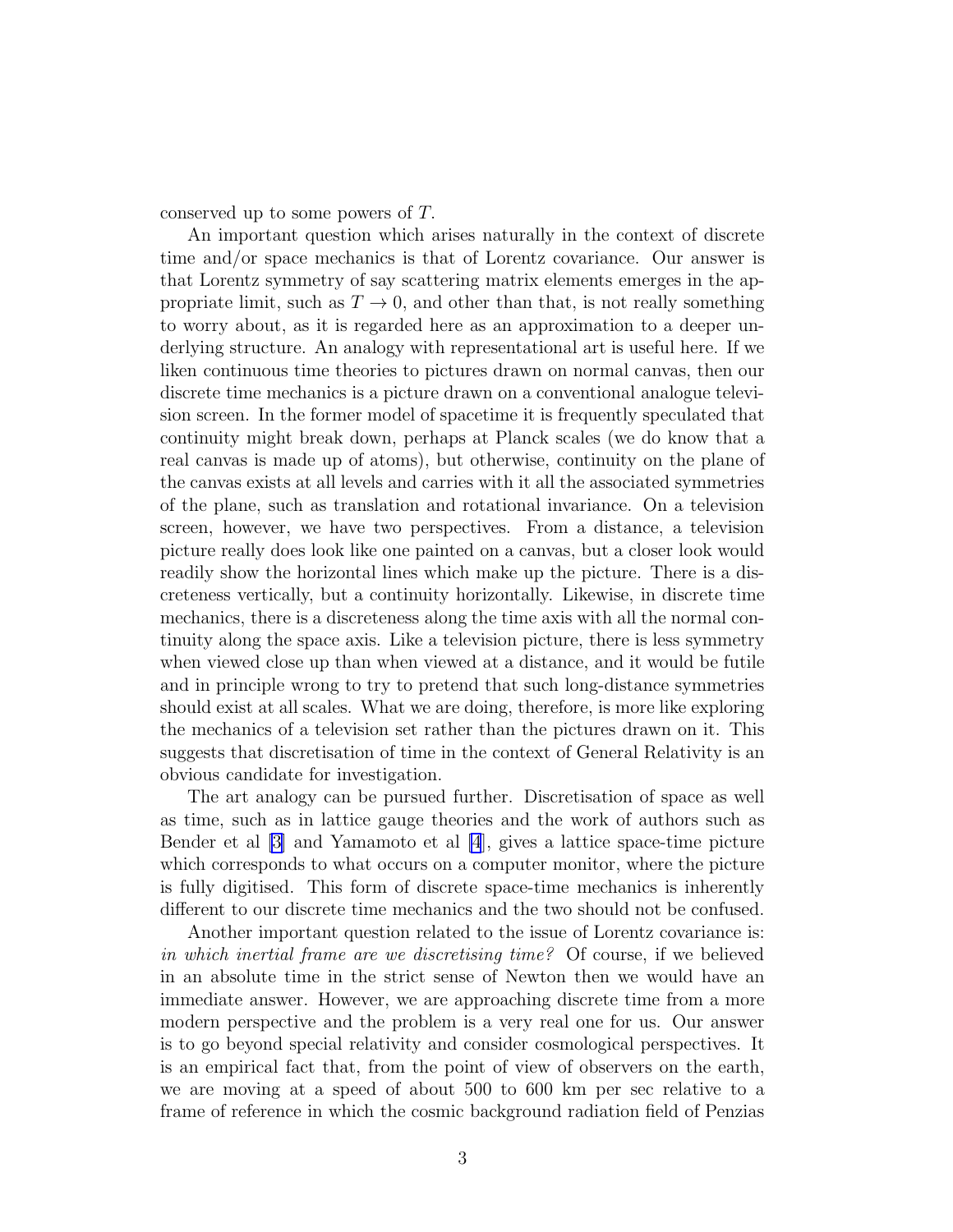and Wilson is isotropic [\[5](#page-28-0)] (the so-called dipole effect). According to the Cosmological Principle, we should be able to find a local inertial frame in the neighbourhood of each point in space time with the same property, i.e. one in which the cosmic background radiation field is isotropic to a very high degree, except for tiny ripples equivalent to those recently observed by COBE [\[6\]](#page-28-0). This frame should be unique at each point, up to spatial rotations. We will refer to this frame as the *local absolute frame*.

If we allow that our universe is reasonably well described via a Robertson-Walker metric, then as we change position and time we expect the local absolute frame to change as well. However, it will always be empirically identifiable at each place and time in the universe. The standard co-ordinate time in such a frame is called the proper or co-moving time in the usual formulation of Robertson-Walker cosmology, and represents the proper time of a point particle (or galaxy) at rest relative to the local cosmic mass distribution. In answer to the question posed above, we suggest that time is discretised via local absolute frames.

Care should be taken to keep in mind that throughout this paper, when we discuss Minkowski spacetime and its temporal discretisation, we are really referring to local inertial frames. Of course, there is the additional question of local variations due to gravitational disturbances arising from locally inhomogeneous matter densities. Answering this question amounts to constructing a discrete time analogue of general relativity, which will be reserved for a subsequent paper in this series. Since we are interested in applications to particle theory in this paper, we will not consider these issues further here, except to make a final observation about this line of thought. If we were discretising space as well as time (which we are not), we would have to consider the additional question: how are we discretising space? If we were choosing the simplest sort of discretisation scheme, a cubic lattice (say), then we would have to specify three spatial orthogonal cartesian axes. Until recently there was no evidence of any spatial anisotropy on truly cosmological scales, so we had no criterion for picking out any special directions in space. We note however the very recent observation of the so-called *corkscrew effect* reported by Nodland and Ralston [\[7](#page-28-0)], which if confirmed will require a re-assessment of the position. The comic background radiation field, however, does give us a working prescription for picking out a unique timelike direction at each point.

Because of the relatively greater complexity of discrete time field theory compared with conventional field theory, we have restricted our attention in this paper to scalar fields. The general features found here should find their direct analogues with the Dirac and Maxwell fields. We reserve the further discussion of these fields to the next papers in this series. Our principal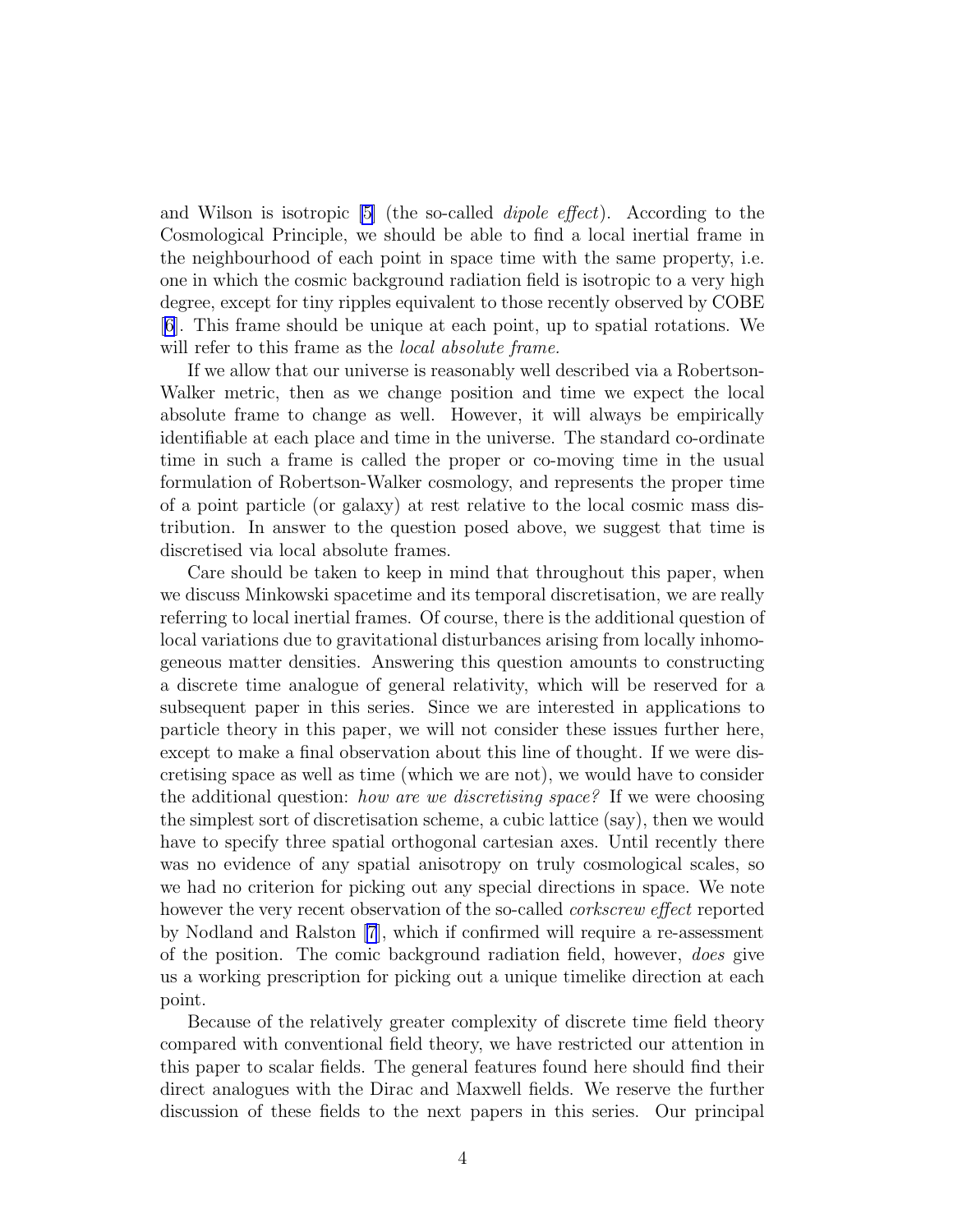aim in this paper is to discuss how the process of discretising time alters Feynman rules for scattering amplitudes and scattering cross-sections. Issues of renormalisation are left for later papers in the series. An important feature of the present investigation is the discrete time oscillator, which is directly related to free particle states used to define in and out states.

In §2 we discuss the quantisation of scalar fields, using Schwinger's action principle to derive ground state expectation values of time ordered products. Then in §3 we apply these methods to the free neutral scalar field. The results are in agreement with the more direct calculation of the quantised discrete time harmonic oscillator discussed in Paper I. We examine in more detail the free scalar field propagator and the free field commutators, the results being consistent with the vacuum expectation values discussed previously. We find that the free particle creation and annihilation operators have a natural cutoff in physical particle state momenta, corresponding to what we call the elliptic regime. Although it is possible to construct linear invariants of the motion outside this regime, states associated with such operators have various expectation values which diverge or tend to zero in the infinite time limit, and this makes them unsuitable for representing physical particles. If T is the fundamental time interval and the discrete time analogue of energy E is defined by  $E = \sqrt{\mathbf{p} \cdot \mathbf{p} + m^2}$  in natural units (where  $c = \hbar = 1$ ), then our formulation leads to the condition  $TE < \sqrt{12}$  for physical *in* or *out* particles, which we call the *parabolic barrier*. This barrier manifests itself in a number of ways. For example, the particle flux density associated with each creation operator is found to be modified by a factor  $\sqrt{1 - T^2 E^2 / 12}$ , which makes physical sense only in the elliptic regime.

We then turn to interacting scalar fields theories. In §4 we set up the discrete time reduction formulae needed to calculate scattering cross sections and then discuss the perturbative expansion of the vacuum expectation values of discrete time ordered products for a specific example,  $\varphi^3$  scalar field theory. We give the discrete time analogues of the Feynman rules in configuration space and in momentum space. In §5 we present a scattering calculation for the box diagram to illustrate the formalism and then give general rules for scattering amplitudes. Finally in §6 we give a number of applications of our scattering amplitude rules. We find that in each case there is a conserved quantity in scattering processes analogous to energy, related to the existence of what we call a Logan invariant of the system function. Fortunately, the LSZ formalism is powerful enough to reveal the existence of such a Logan invariant in a scattering process without the need for us to find it explicitly for the fully interacting system.

Our analysis reveals that for  $\varphi^3$  interactions our discrete time Feynman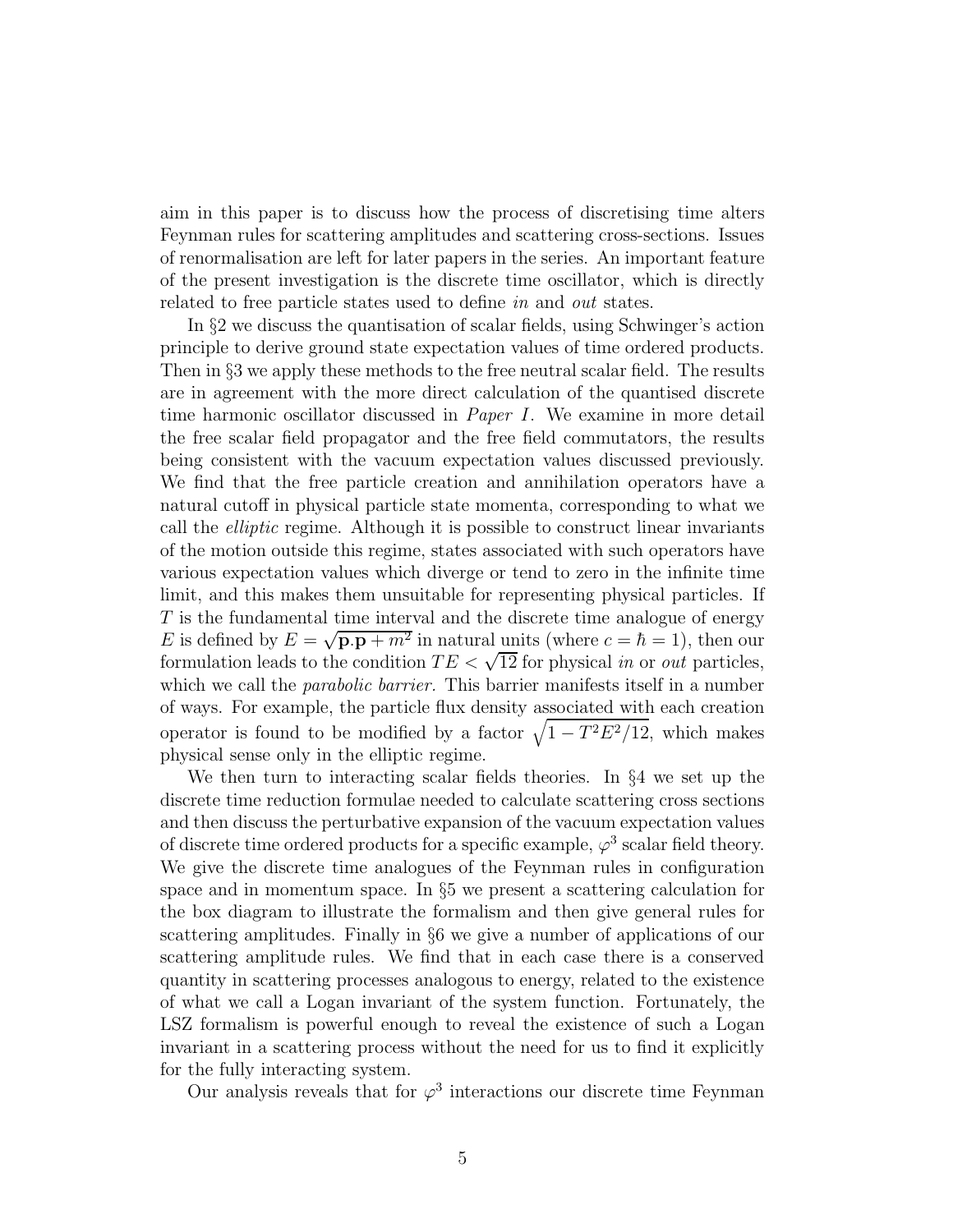<span id="page-5-0"></span>rules involve vertex softening in the basic diagrams, before any renormalisation effects are considered. This may be a significant feature of more realistic interactions. Also, the propagators associated with internal lines are modified and we use them to show how Lorentz covariance can emerge as an approximate symmetry of the mechanics. There is therefore some prospect of our programme making some progress towards the alleviation, if not complete removal, of divergences in the traditional renormalisation programme of continuous time relativistic quantum field theory.

# 2 The discrete time quantised scalar field

We turn now to the quantisation of the neutral scalar field. Following the methodology and notation discussed in Papers I and II, particularly the discussion in Paper I on the quantised inhomogeneous oscillator, the discrete time system function for a system with a scalar field  $\varphi$  degree of freedom coupled to a source  $j$  is chosen to be given by

$$
F^{n}[j] = F^{n} + \frac{1}{2}T \int d^{3}x \left\{ j_{n+1} \varphi_{n+1} + j_{n} \varphi_{n} \right\},
$$
 (1)

where  $F^n \equiv \int d^3x \mathcal{F}^n$  is the system function in the absence of the source. There are other ways of introducing sources into the system, but the above method was found to be most practical. Since these sources are eventually switched off, it does not really matter how they are introduced, as long as they are dealt with consistently according to the principles of discrete time mechanics.

With the above system function the Cadzow equation of motion[[2, 8\]](#page-28-0) is

$$
\frac{\delta}{\delta\varphi_n\left(\mathbf{x}\right)}\left\{F^n + F^{n-1}\right\} + Tj_n\left(\mathbf{x}\right) = 0,\tag{2}
$$

which reduces to

$$
\frac{\partial}{\partial \varphi_n} \left\{ \mathcal{F}^n + \mathcal{F}^{n-1} \right\} - \nabla \cdot \frac{\partial}{\partial \nabla \varphi_n} \left\{ \mathcal{F}^n + \mathcal{F}^{n-1} \right\} + Tj_n \equiv 0, \tag{3}
$$

where  $\mathcal{F}^n$  is the system function density in the absence of sources. Here we use the symbol  $\equiv$  to denote an equality holding over a true or dynamical classical trajectory.

The action sum  $A^{NM}$  [j] in the presence of sources for evolution between times  $MT$  and  $NT$  is

$$
A^{NM}[j] = A^{NM} + \frac{1}{2}T \int d^3 \mathbf{x} \left\{ j_M \varphi_M + j_N \varphi_N \right\}
$$

$$
+ T \sum_{n=M+1}^{N-1} \int d^3 \mathbf{x} j_n \varphi_n, \qquad M < N. \tag{4}
$$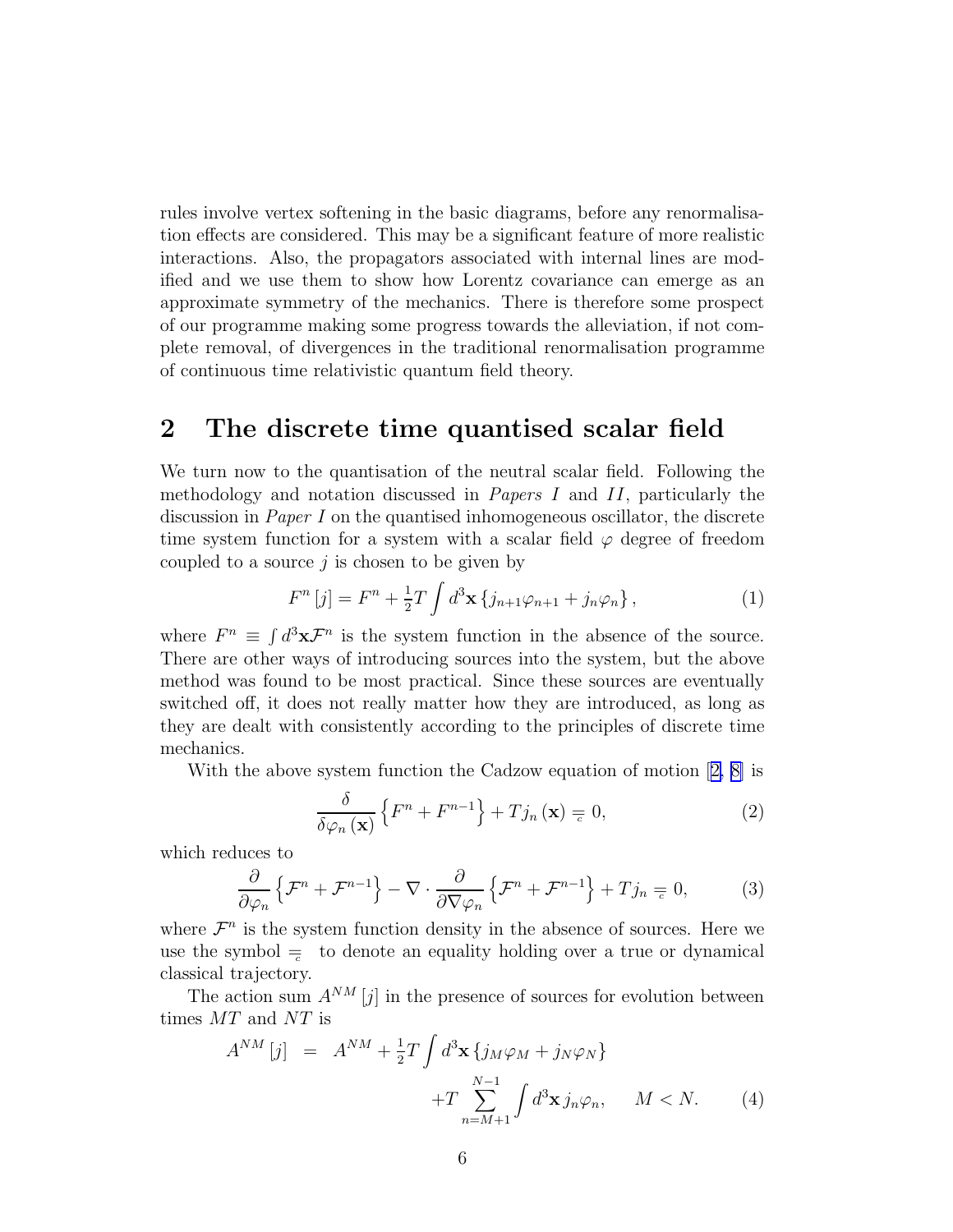<span id="page-6-0"></span>Use of the discrete time Schwinger action principle [\[1](#page-28-0)]

$$
\delta \langle \phi, N | \psi, M \rangle^j = i \langle \phi, N | \delta \hat{A}^{NM} [j] | \psi, M \rangle^j, \quad M < N \tag{5}
$$

leads to the functional derivatives

$$
\frac{-i}{T} \frac{\delta}{\delta j_M(\mathbf{x})} \langle \phi, N | \psi, M \rangle^j = \frac{1}{2} \langle \phi, N | \hat{\varphi}_M(\mathbf{x}) | \psi, M \rangle^j \n\frac{-i}{T} \frac{\delta}{\delta j_n(\mathbf{x})} \langle \phi, N | \psi, M \rangle^j = \langle \phi, N | \hat{\varphi}_n(\mathbf{x}) | \psi, M \rangle^j, \quad M < n < N \n\frac{-i}{T} \frac{\delta}{\delta j_N(\mathbf{x})} \langle \phi, N | \psi, M \rangle^j = \frac{1}{2} \langle \phi, N | \hat{\varphi}_N(\mathbf{x}) | \psi, M \rangle^j.
$$
\n
$$
(6)
$$

Also, we find

$$
\frac{-i}{T} \frac{\delta}{\delta j_n(\mathbf{x})} \frac{-i}{T} \frac{\delta}{\delta j_m(\mathbf{y})} \langle \phi, N | \psi, M \rangle^j = \langle \phi, N | \hat{\varphi}_m(\mathbf{y}) \hat{\varphi}_n(\mathbf{x}) | \psi, M \rangle^j \left[ \Theta_{m-n} + \frac{1}{2} \delta_{m-n} \right] + \langle \phi, N | \hat{\varphi}_n(\mathbf{x}) \hat{\varphi}_m(\mathbf{y}) | \psi, M \rangle^j \left[ \Theta_{n-m} + \frac{1}{2} \delta_{m-n} \right],
$$
\n
$$
(M < m, n < N) \tag{7}
$$

where  $\Theta_n$  and  $\delta_n$  are the discrete time step function and discrete time delta defined in *Paper I*. We will write  $(7)$  in the form

$$
\frac{-i}{T} \frac{\delta}{\delta j_n(\mathbf{x})} \frac{-i}{T} \frac{\delta}{\delta j_m(\mathbf{y})} \langle \phi, N | \psi, M \rangle^j = \langle \phi, N | \tilde{T} \hat{\varphi}_n(\mathbf{x}) \hat{\varphi}_m(\mathbf{y}) | \psi, M \rangle^j, \quad (M < m, n < N), \tag{8}
$$

where  $\tilde{T}$  denotes discrete time ordering as discussed in *Paper I*.

In applications we will normally be interested in the scattering limit  $N =$  $-M \to \infty$  and in matrix elements involving the *in* and *out* vacua. We shall restrict our calculations to such matters. This means we will discuss the r-point functions defined by

$$
G_{n_1 n_2 \dots n_r}^j(\mathbf{x}_1, ..., \mathbf{x}_r) = \frac{\langle 0^{out} | \tilde{T} \hat{\varphi}_{n_1}(\mathbf{x}_1) ... \hat{\varphi}_{n_r}(\mathbf{x}_r) | 0^{in} \rangle^j}{\langle 0^{out} | 0^{in} \rangle^j}
$$
  
= 
$$
\frac{1}{Z[j]} \frac{-i\delta}{T \delta j_{n_1}(\mathbf{x}_1)} ... \frac{-i\delta}{T \delta j_{n_r}(\mathbf{x}_r)} Z[j],
$$
(9)

where

$$
Z[j] = \langle 0^{out} | 0^{in} \rangle^j \tag{10}
$$

is the ground state (vacuum) functional in the presence of the sources and  $\tilde{T}$ denotes discrete time ordering.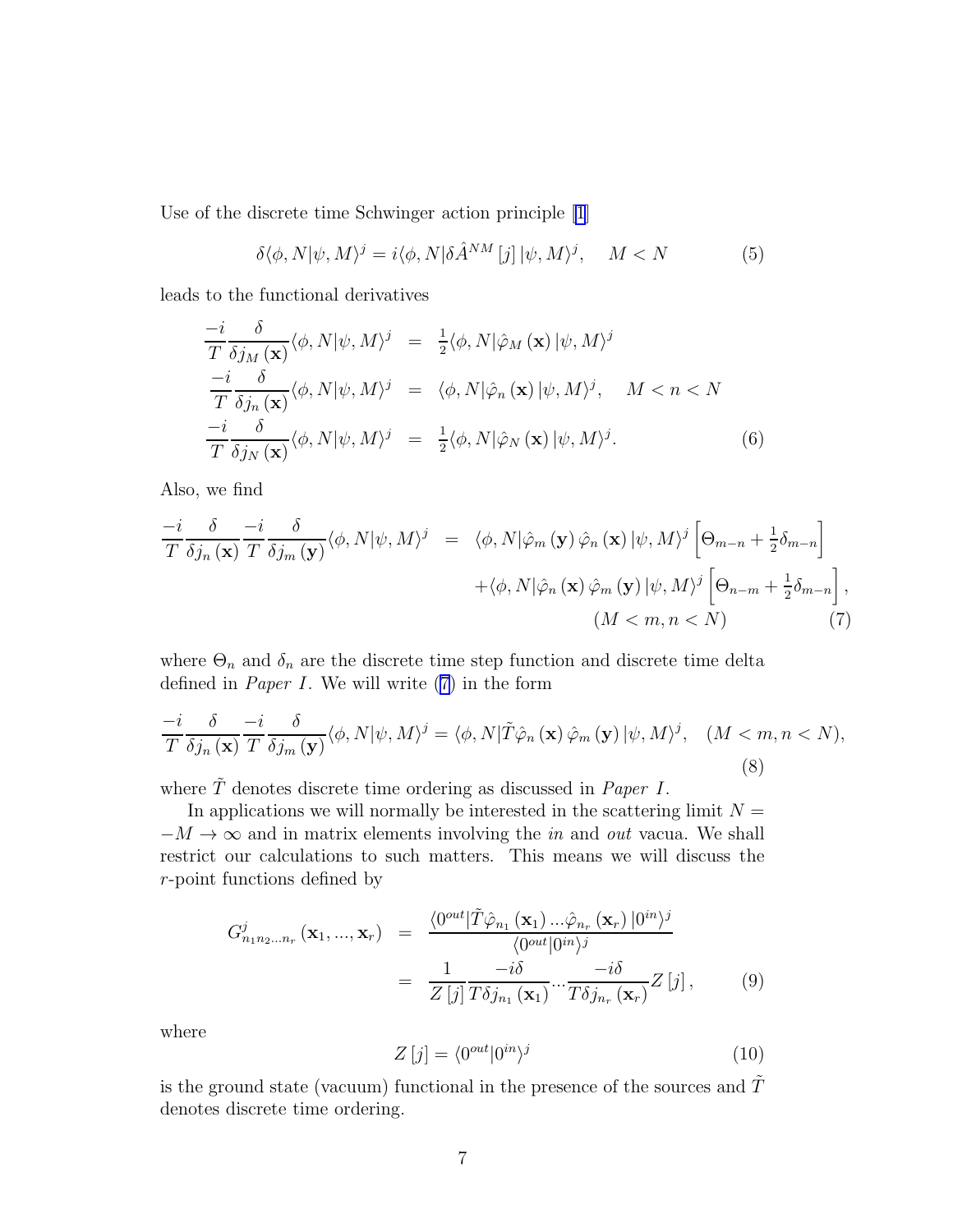<span id="page-7-0"></span>An important question here concerns the existence of the ground state. In common with most continuous time field theories, we have no general proof that a ground state exists for interacting discrete time field theories. Moreover, in discrete time mechanics there is no Hamiltonian as such, so the question becomes more acute. However, for free fields, there will be what we refer to as a compatible operator corresponding to some appropriate Logan invariant  $[1, 10]$  $[1, 10]$  $[1, 10]$ . This is the nearest analogue to the Hamiltonian in continuous time theory. Moreover, the appropriate compatible operator for free neutral scalar fields is positive definite and this allows a meaning for the in and out vacua to be given.

# 3 The discrete time free scalar field

### 3.1 The free scalar field propagator

Given the continuous time Lagrange density

$$
\mathcal{L}_0 = \frac{1}{2} \partial_\mu \varphi \partial^\mu \varphi - \frac{1}{2} \mu^2 \varphi^2 \tag{11}
$$

we use the virtual path approach discussed in [\[2](#page-28-0)] to find the system function density

$$
\mathcal{F}_0^n = \frac{(\varphi_{n+1} - \varphi_n)^2}{2T} - \frac{T}{6} \left( \nabla \varphi_{n+1}^2 + \nabla \varphi_{n+1} \cdot \nabla \varphi_n + \nabla \varphi_n^2 \right) - \frac{\mu^2 T}{6} \left( \varphi_{n+1}^2 + \varphi_{n+1} \varphi_n + \varphi_n^2 \right).
$$
\n(12)

In the presence of the sources we take

$$
F_0^n[j] = F_0^n + \frac{1}{2}T \int d^3 \mathbf{x} \{ j_{n+1} \varphi_{n+1} + j_n \varphi_n \}
$$
 (13)

and then the Cadzow equation of motion is

$$
\frac{\varphi_{n+1} - 2\varphi_n + \varphi_{n-1}}{T^2} + \left(\mu^2 - \nabla^2\right) \frac{(\varphi_{n+1} + 4\varphi_n + \varphi_{n-1})}{6} = j_n.
$$
 (14)

We now define the spatial Fourier transforms

$$
\tilde{\varphi}_n(\mathbf{p}) \equiv \int d^3 \mathbf{x} e^{-i \mathbf{p} \cdot \mathbf{x}} \varphi_n(\mathbf{x})
$$
\n
$$
\tilde{j}_n(\mathbf{p}) \equiv \int d^3 \mathbf{x} e^{-i \mathbf{p} \cdot \mathbf{x}} j_n(\mathbf{x}),
$$
\n(15)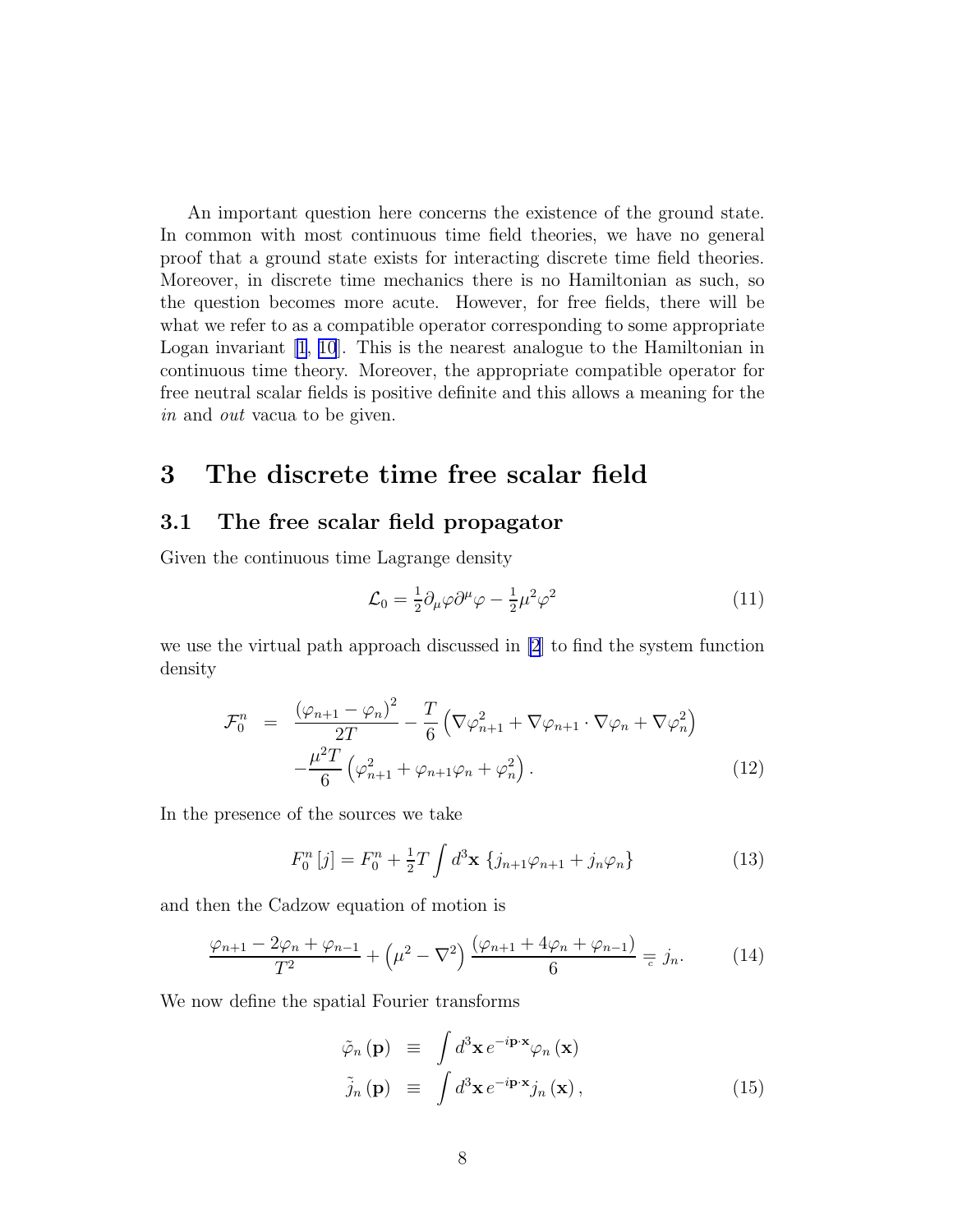<span id="page-8-0"></span>and then the equation of motion becomes

$$
\left\{\frac{\left(U_n-2+U_n^{-1}\right)}{T^2}+E^2\frac{\left(U_n+4+U_n^{-1}\right)}{6}\right\}\tilde{\varphi}_n\left(\mathbf{p}\right)\equiv\tilde{j}_n\left(\mathbf{p}\right),\qquad(16)
$$

where  $E \equiv \sqrt{\mathbf{p} \cdot \mathbf{p} + \mu^2}$  and  $U_n$  is the classical temporal displacement operator defined by

$$
U_n f_n \equiv f_{n+1} \tag{17}
$$

for any variable indexed by  $n$ . The solution to (16) with Feynman scattering boundary conditions is

$$
\tilde{\varphi}_n(\mathbf{p}) = \tilde{\varphi}_n^{(0)}(\mathbf{p}) - T \sum_{m=-\infty}^{\infty} \tilde{\Delta}_F^{n-m}(\mathbf{p}) \tilde{j}_m(\mathbf{p}), \qquad (18)
$$

where  $\tilde{\varphi}_n^{(0)}(\mathbf{p})$  is a solution to the homogeneous equation

$$
\left\{ \frac{(U_n - 2 + U_n^{-1})}{T^2} + E^2 \frac{(U_n + 4 + U_n^{-1})}{6} \right\} \tilde{\varphi}_n^{(0)}(\mathbf{p}) = 0 \tag{19}
$$

and  $\tilde{\Delta}_{F}^{n}(\mathbf{p})$  is the discrete time Feynman propagator in momentum space satisfying the equation

$$
\left\{ \frac{(U_n - 2 + U_n^{-1})}{T^2} + E^2 \frac{(U_n + 4 + U_n^{-1})}{6} \right\} \tilde{\Delta}_F^n(\mathbf{p}) = -\frac{\delta_n}{T}.
$$
 (20)

This equation for the propagator may be written in the form

$$
\left\{ U_n - 2\eta_E + U_n^{-1} \right\} \tilde{\Delta}_F^n \left( \mathbf{p} \right) = -\Gamma_E \delta_n, \tag{21}
$$

where

$$
\Gamma_E = \frac{6T}{6 + T^2 E^2}, \quad \eta_E = \frac{6 - 2T^2 E^2}{6 + T^2 E^2}.
$$
\n(22)

Using our experience with the discrete time harmonic oscillator propagator discussed in Paper I, we may immediately write down the solution for the propagator in the form

$$
\tilde{\Delta}_F^n(\mathbf{p}) = \frac{\Gamma_E}{2i \sin \theta_E} e^{-i|n|\theta_E} = \frac{\Gamma_E}{2i \sin \theta_E} \left\{ e^{-in\theta_E} \Theta_n + \delta_n + e^{in\theta_E} \Theta_{-n} \right\}, \quad (23)
$$

where  $\eta_E = \cos \theta_E$ . As discussed in *Paper I*, this expression holds for the elliptic and the hyperbolic regimes with suitable analytic continuation. In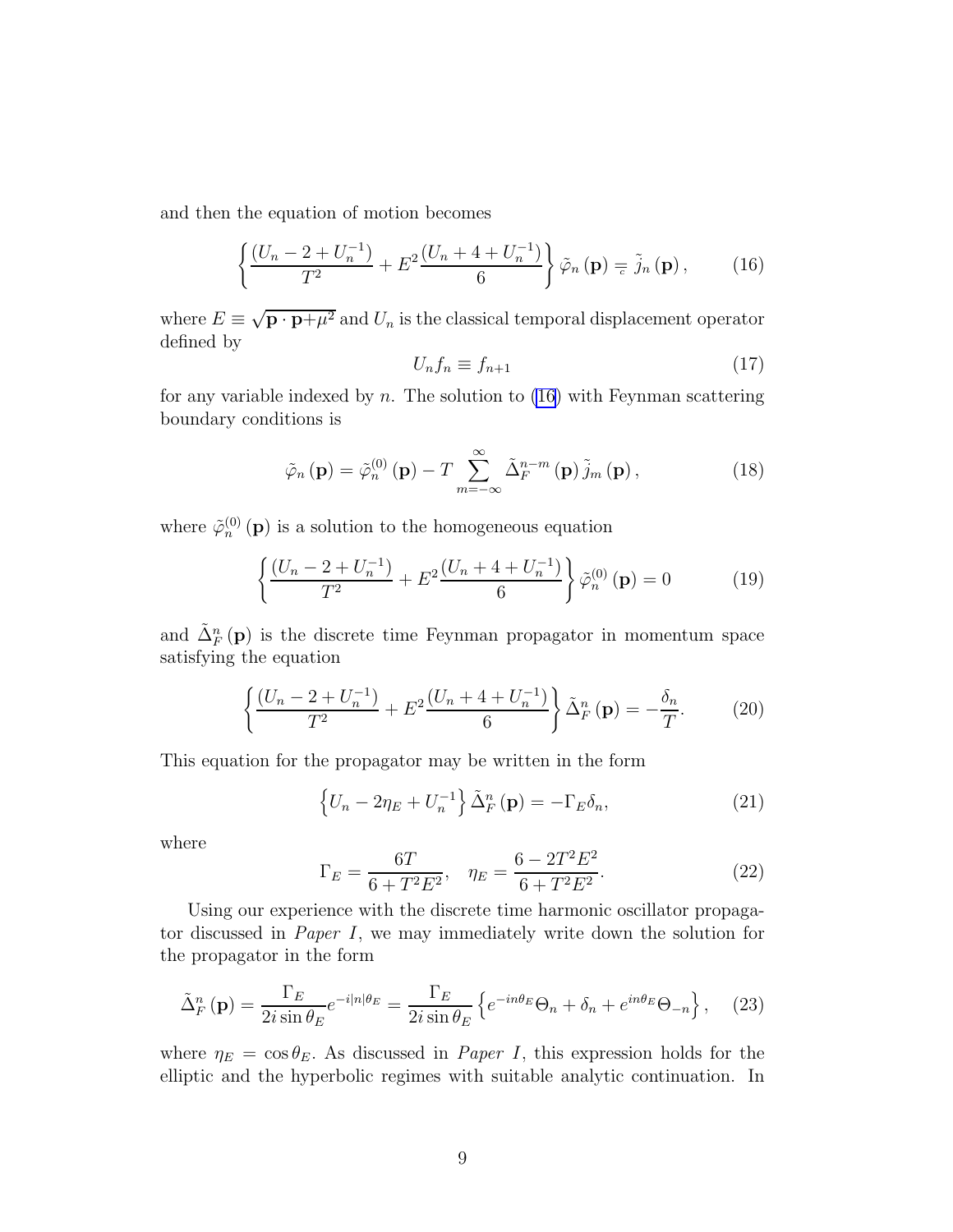<span id="page-9-0"></span>the continuous time limit  $T \to 0$ ,  $nT \to t$ , we recover the usual Feynman propagator in a spatially Fourier transformed form, viz;

$$
\lim_{T \to 0, n \to \infty, nT = t} \tilde{\Delta}_F^n(\mathbf{p}) = -\frac{i}{2E} \left\{ e^{-itE} \theta(t) + e^{itE} \theta(-t) \right\}
$$

$$
= \int \frac{d\omega}{2\pi} \frac{e^{-i\omega t}}{\omega^2 - \mathbf{p} \cdot \mathbf{p} - \mu^2 + i\epsilon}
$$

$$
= \tilde{\Delta}_F(\mathbf{p}, t) = \int d^3 \mathbf{x} e^{-i\mathbf{p} \cdot \mathbf{x}} \Delta_F(\mathbf{x}, t). \tag{24}
$$

Turning to the quantisation process, the functional derivative satisfies the rule δ

$$
\frac{\delta}{\delta j_n(\mathbf{x})} j_m(\mathbf{y}) = \delta_{n-m} \delta^3(\mathbf{x} - \mathbf{y}). \tag{25}
$$

With the definition

$$
\frac{\delta}{\delta \tilde{j}_n(\mathbf{p})} \equiv \frac{1}{(2\pi)^3} \int d^3 \mathbf{x} \,\mathbf{e}^{i\mathbf{p}\cdot\mathbf{x}} \frac{\delta}{\delta j_n(\mathbf{x})}
$$
(26)

we find

$$
\frac{\delta}{\delta \tilde{j}_n(\mathbf{p})} \tilde{j}_m(\mathbf{q}) = \delta_{n-m} \delta^3(\mathbf{p} - \mathbf{q})
$$
 (27)

and then

$$
\langle 0^{out} | \varphi_n (\mathbf{x}) | 0^{in} \rangle^j = -\frac{i}{T} \frac{\delta}{\delta j_n (\mathbf{x})} Z [j] \tag{28}
$$

gives

$$
\langle 0^{\text{out}} | \tilde{\varphi}_n \left( \mathbf{p} \right) | 0^{\text{in}} \rangle^j = -\frac{i (2\pi)^3}{T} \frac{\delta}{\delta \tilde{j}_n \left( -\mathbf{p} \right)} Z \left[ j \right]. \tag{29}
$$

Hence we find

$$
Z_0\left[j\right] = Z_0[0] \exp\left\{-\frac{1}{2}iT^2 \sum_{n,m=-\infty}^{\infty} \int d^3\mathbf{x} d^3\mathbf{y} \, j_n\left(\mathbf{x}\right) \Delta_F^{n-m}\left(\mathbf{x}-\mathbf{y}\right) j_m\left(\mathbf{y}\right) \right\},\tag{30}
$$

where

$$
\Delta_F^n(\mathbf{x}) = \int \frac{d^3 \mathbf{p}}{(2\pi)^3} e^{i\mathbf{p}\cdot\mathbf{x}} \tilde{\Delta}_F^n(\mathbf{p}). \tag{31}
$$

This propagator satisfies the equation

$$
\left\{\frac{U_n - 2 + U_n^{-1}}{T^2} + \left(\mu^2 - \nabla^2\right) \frac{(U_n + 4 + U_n^{-1})}{6}\right\} \Delta_F^n(\mathbf{x}) = -\frac{\delta_n}{T} \delta^3(\mathbf{x})\,. \tag{32}
$$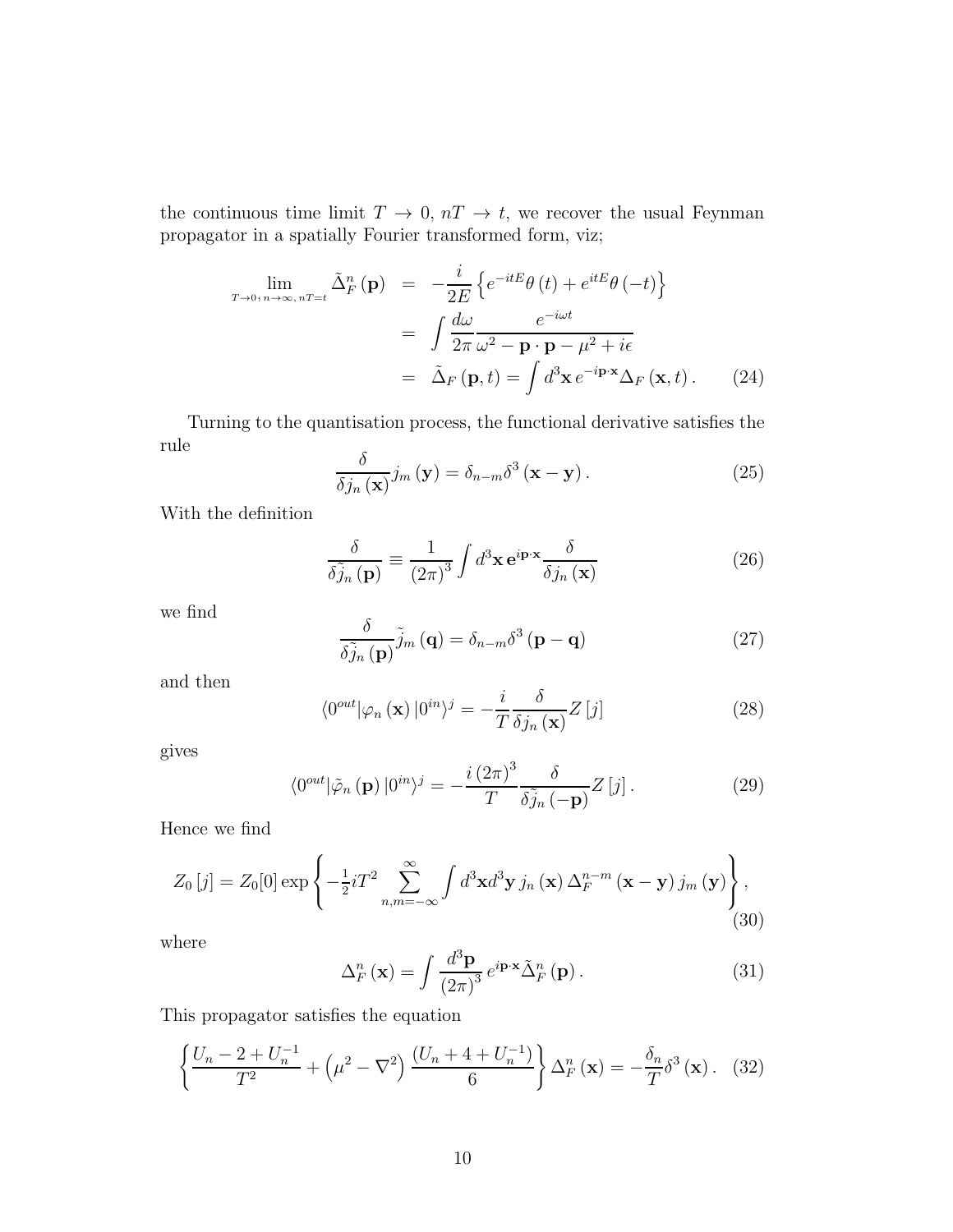### <span id="page-10-0"></span>3.2 The free field commutators

In this section we use [\(30](#page-9-0)) to obtain the vacuum expectation value of the free field commutators. Writing the propagator [\(23](#page-8-0)) in the form

$$
\tilde{\Delta}_F^n(\mathbf{p}) = c_E \left[ z^{-n} \Theta_n + \delta_n + z^n \Theta_{-n} \right]
$$
\n(33)

then we find for the elliptic and hyperbolic regimes

$$
c_E = \frac{-i\sqrt{3}}{E\sqrt{12 - T^2 E^2}}, \quad TE < \sqrt{12}
$$

$$
= \frac{-3}{E\sqrt{T^2 E^2 - 12}}, \quad TE > \sqrt{12}.
$$
(34)

An application of [\(9](#page-6-0)) gives

$$
\langle 0|\hat{\varphi}_{n+1}(\mathbf{x})\,\hat{\varphi}_n(\mathbf{y})\,|0\rangle = i\Delta_F^1(\mathbf{x} - \mathbf{y}),\tag{35}
$$

from which we deduce

$$
\langle 0 | \left[ \hat{\varphi}_{n+1} \left( \mathbf{x} \right), \hat{\varphi}_n \left( \mathbf{y} \right) \right] | 0 \rangle = -6i \int \frac{d^3 \mathbf{p}}{(2\pi)^3} \frac{e^{i \mathbf{p} \cdot (\mathbf{x} - \mathbf{y})}}{6 + (\mathbf{p} \cdot \mathbf{p} + \mu^2) T^2}
$$

$$
= \frac{-6i}{4\pi T |\mathbf{x} - \mathbf{y}|} e^{-\sqrt{\mu^2 + 6/T^2} |\mathbf{x} - \mathbf{y}|}. \tag{36}
$$

Both elliptic and hyperbolic regions of momentum space contribute to this result, which has the form of a Yukawa potential function.

We turn now to the direct approach to quantisation discussed in *Paper I*. If we define the momentum  $\pi_n(\mathbf{x})$  conjugate to  $\varphi_n(\mathbf{x})$  via the rule  $\pi_n(\mathbf{x}) \equiv$  $-\frac{\delta}{\delta \varphi_n}$  $\frac{\delta}{\delta \varphi_n({\bf x})} F^n$  $\frac{\delta}{\delta \varphi_n({\bf x})} F^n$  $\frac{\delta}{\delta \varphi_n({\bf x})} F^n$  then ([12\)](#page-7-0) gives

$$
\pi_n \equiv \frac{\varphi_{n+1} - \varphi_n}{T} + \frac{T}{6} \left( \mu^2 - \nabla^2 \right) \left( \varphi_{n+1} + 2\varphi_n \right) \tag{37}
$$

for the free field. The naive canonical quantisation discussed in Paper I is equivalent in field theory terms to

$$
\left[\hat{\pi}_n\left(\mathbf{x}\right),\hat{\varphi}_n\left(\mathbf{y}\right)\right] = -i\delta^3\left(\mathbf{x} - \mathbf{y}\right),\tag{38}
$$

from which we deduce

$$
[\hat{\varphi}_{n+1}(\mathbf{x}), \hat{\varphi}_n(\mathbf{y})] = -6iT \int \frac{d^3 \mathbf{p}}{(2\pi)^3} \frac{e^{i\mathbf{p}\cdot(\mathbf{x}-\mathbf{y})}}{6 + (\mu^2 + \mathbf{p}\cdot\mathbf{p})T^2}
$$

$$
= \frac{-6i}{4\pi T |\mathbf{x}-\mathbf{y}|} e^{-\sqrt{\mu^2 + 6/T^2}|\mathbf{x}-\mathbf{y}|}, \qquad (39)
$$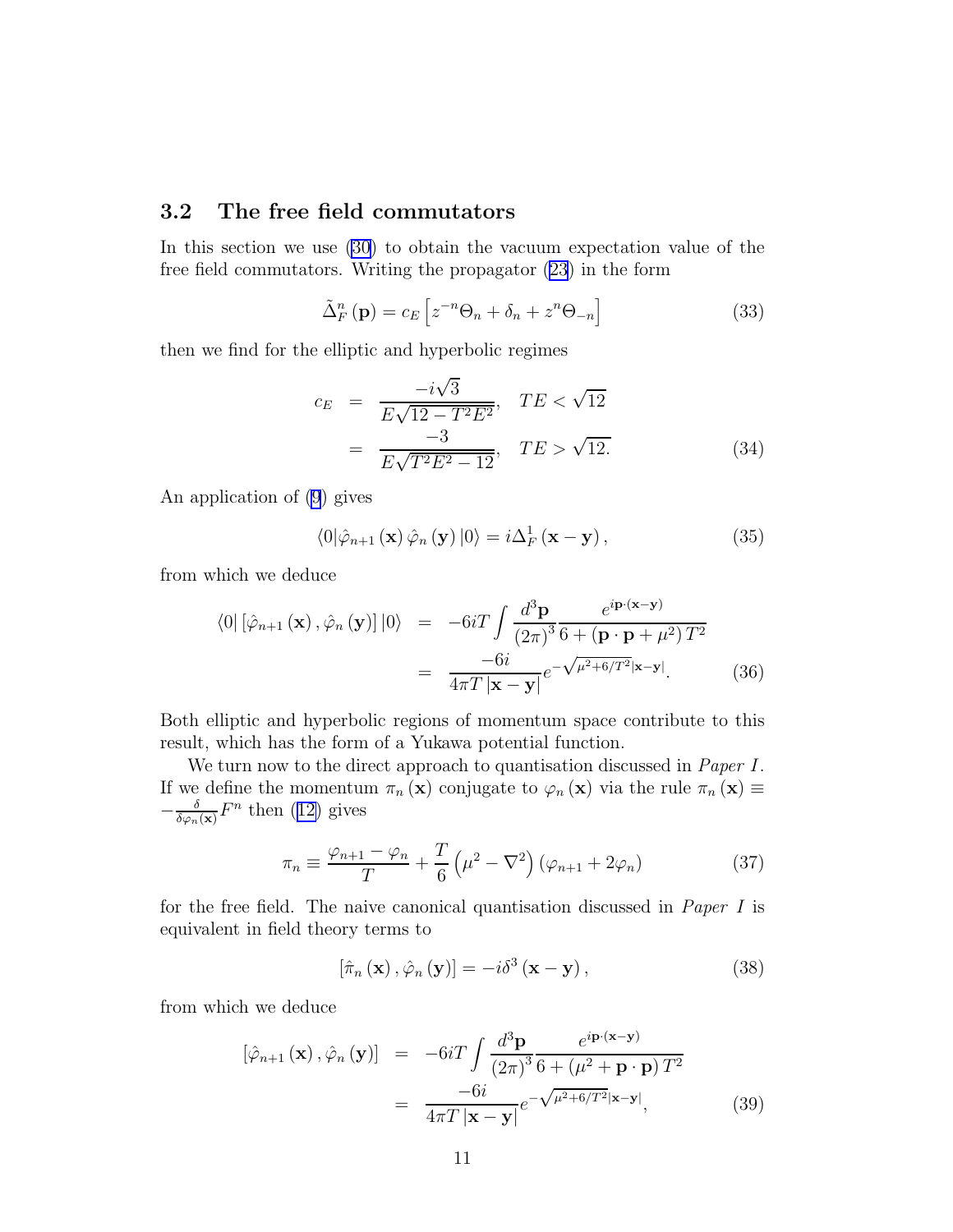assuming  $[\hat{\varphi}_n(\mathbf{x}), \hat{\varphi}_n(\mathbf{y})] = 0$ . This is consistent with the approach to quantisation via the Schwinger action principle from which we obtained [\(36\)](#page-10-0).

We note that the reason this works is that the system function for a free field is an example of what we call a *normal system* in *Paper I*. For interacting field theories this will no longer be the case and then the commutators analogous to the above will probably no longer be c-functions. We recall that in continuous time field theories, interacting field commutators are not canonical in general either, so the analogies between discrete and continuous time mechanics hold well here also.

For the free field particle creation and annihilation operators we define the variables

$$
a_n(\mathbf{p}) = i\Gamma_E^{-1} e^{in\theta_E} \left[ \tilde{\varphi}_{n+1}(\mathbf{p}) - e^{i\theta_E} \tilde{\varphi}_n(\mathbf{p}) \right], \tag{40}
$$

where

$$
\Gamma_E = \frac{6T}{6 + T^2 E^2}, \quad \tilde{\varphi}_n \left( \mathbf{p} \right) = \int d^3 \mathbf{x} \, \mathbf{e}^{-i \mathbf{p} \cdot \mathbf{x}} \varphi_n \left( \mathbf{x} \right) \tag{41}
$$

and the momentum p is restricted to the elliptic region. Then we find

$$
\left[\hat{a}_n\left(\mathbf{p}\right),\hat{a}_n^+\left(\mathbf{q}\right)\right] = 2E\sqrt{1 - T^2E^2/12}\,\left(2\pi\right)^3\delta^3\left(\mathbf{p} - \mathbf{q}\right) \tag{42}
$$

when we quantise and use([39\)](#page-10-0). This tends to the correct continuous time limit as  $T \to 0$ .

If we interpret the factor  $2E\sqrt{1-T^2E^2/12}$  in the above as a particle flux density then this will be indistinguishable from the conventional density 2E in continuous time field theory for normal momenta, but falls to zero as the parabolic barrier  $TE = \sqrt{12}$  is approached from below. This suggests that there is in principle a physical limit to the possibility of creating extremely high momentum particle states in the laboratory or of observing such particles in cosmic rays. This should have an effect on all discussions involving momentum space, such as particle decay lifetime and cross-section calculations, and in the long term, on unified field theories.

### 4 Interacting Discrete Time Scalar Fields

#### 4.1 Reduction formulae

In applications to particle scattering theory we shall be interested in incoming and outgoing physical particle states, with individual particle energies satisfying the elliptic condition  $TE < \sqrt{12}$ . We note that energy is defined here via the linear momentum p by the rule

$$
E \equiv +\sqrt{\mathbf{p}.\mathbf{p}+\mu^2}.\tag{43}
$$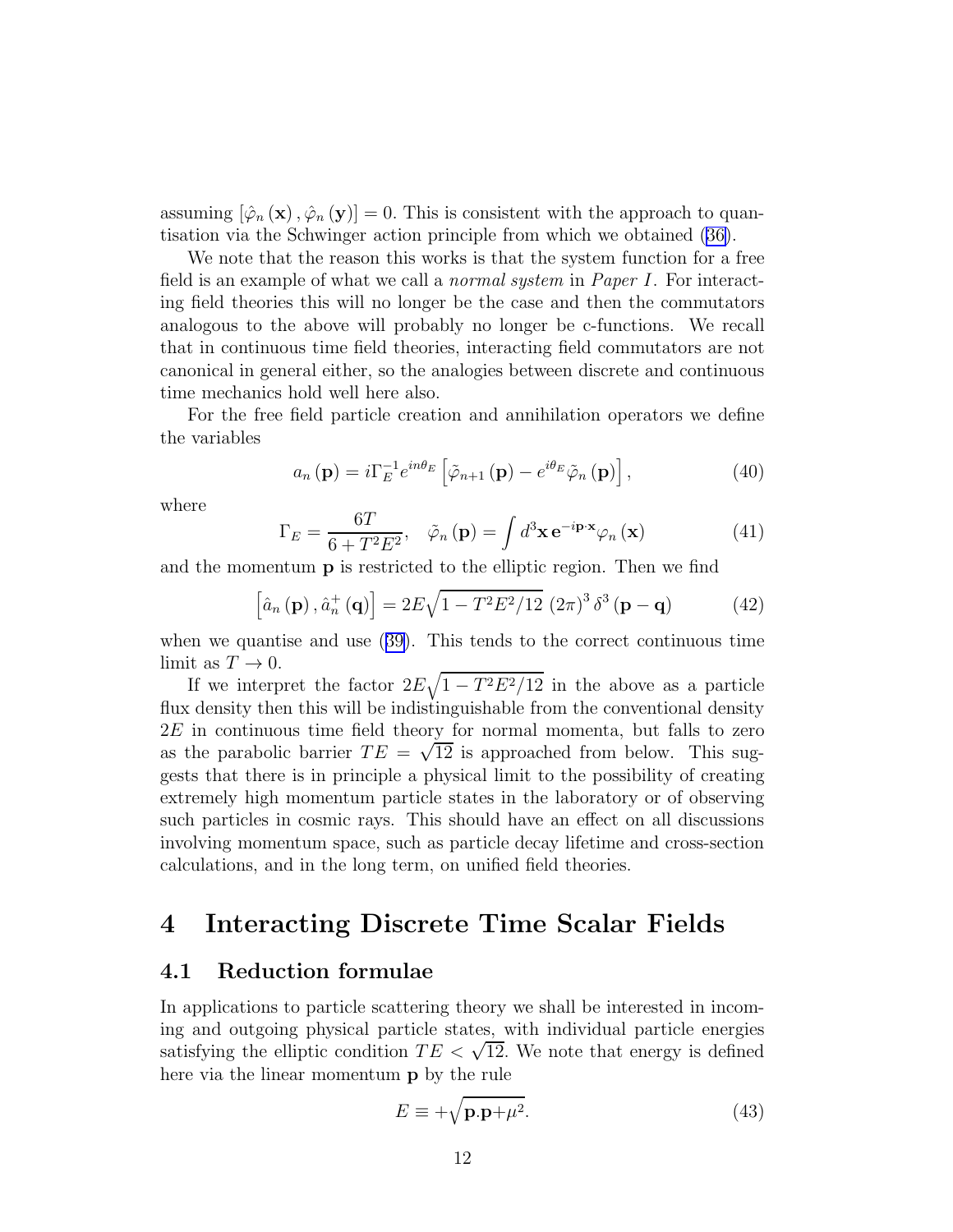<span id="page-12-0"></span>This is the only meaning we give to the term energy.

Given the annihilation and creation operators

$$
\hat{a}_{n}(\mathbf{p}) = i\Gamma_{E}^{-1} \int d^{3} \mathbf{x} e^{in\theta_{E}-i\mathbf{p}\cdot\mathbf{x}} \left[ \hat{\varphi}_{n+1}(\mathbf{x}) - e^{i\theta_{E}} \hat{\varphi}_{n}(\mathbf{x}) \right]
$$
\n
$$
\hat{a}_{n}^{+}(\mathbf{p}) = -i\Gamma_{E}^{-1} \int d^{3} \mathbf{x} e^{-in\theta_{E}+i\mathbf{p}\cdot\mathbf{x}} \left[ \hat{\varphi}_{n+1}(\mathbf{x}) - e^{-i\theta_{E}} \hat{\varphi}_{n}(\mathbf{x}) \right]
$$
\n(44)

where

$$
\Gamma_E = \frac{6T}{6 + T^2 E^2}, \qquad \cos \theta_E \equiv \eta_E = \frac{6 - 2T^2 E^2}{6 + T^2 E^2}, \tag{45}
$$

then a direct application of the standard reduction formalism gives the reduced matrix elements

$$
\langle \alpha^{out} | (\tilde{T}\hat{\zeta}) \hat{a}^+_{in}(\mathbf{p}) | \beta^{in} \rangle_R = i \sum_{n=-\infty}^{\infty} \int d^3 \mathbf{x} e^{-in\theta_E + i\mathbf{p} \cdot \mathbf{x}} \overrightarrow{K_{n,\mathbf{p}}} \langle \alpha^{out} | \tilde{T}\hat{\zeta} \hat{\varphi}_n(\mathbf{x}) | \beta^{in} \rangle
$$
\n(46)

and

$$
\langle \alpha^{out} | \hat{a}_{out} (\mathbf{p}) \tilde{T} \hat{\zeta} | \beta^{in} \rangle_R = i \sum_{n=-\infty}^{\infty} \int d^3 \mathbf{x} e^{in\theta_E - i \mathbf{p} \cdot \mathbf{x}} \overrightarrow{K_{n,\mathbf{p}}} \langle \alpha^{out} | \tilde{T} \hat{\zeta} \hat{\varphi}_n (\mathbf{x}) | \beta^{in} \rangle, \tag{47}
$$

where  $\hat{\zeta}$  denotes any collection of field operators and

$$
\overrightarrow{K_{n,\mathbf{p}}} \equiv \Gamma_E^{-1} \left( U_n - 2\eta_E + U_n^{-1} \right). \tag{48}
$$

Using these results we can readily write down the scattering matrix for a process consisting of r incoming physical momentum particles with momenta  $\mathbf{p}_1, \mathbf{p}_2, ..., \mathbf{p}_r$  and s out-going particles with momenta  $\mathbf{q}_1, \mathbf{q}_2, ..., \mathbf{q}_s$ .

### 4.2 Interacting fields: scalar field theory

We turn now to interacting scalar field theories based on continuous time Lagrange densities of the form

$$
\mathcal{L} = \mathcal{L}_0 - V(\varphi). \tag{49}
$$

In order to illustrate what happens in discrete time quantum field theory, we shall discuss the details of a scalar field with a  $\varphi^3$  interaction term, deriving the analogue of the Feynman rules.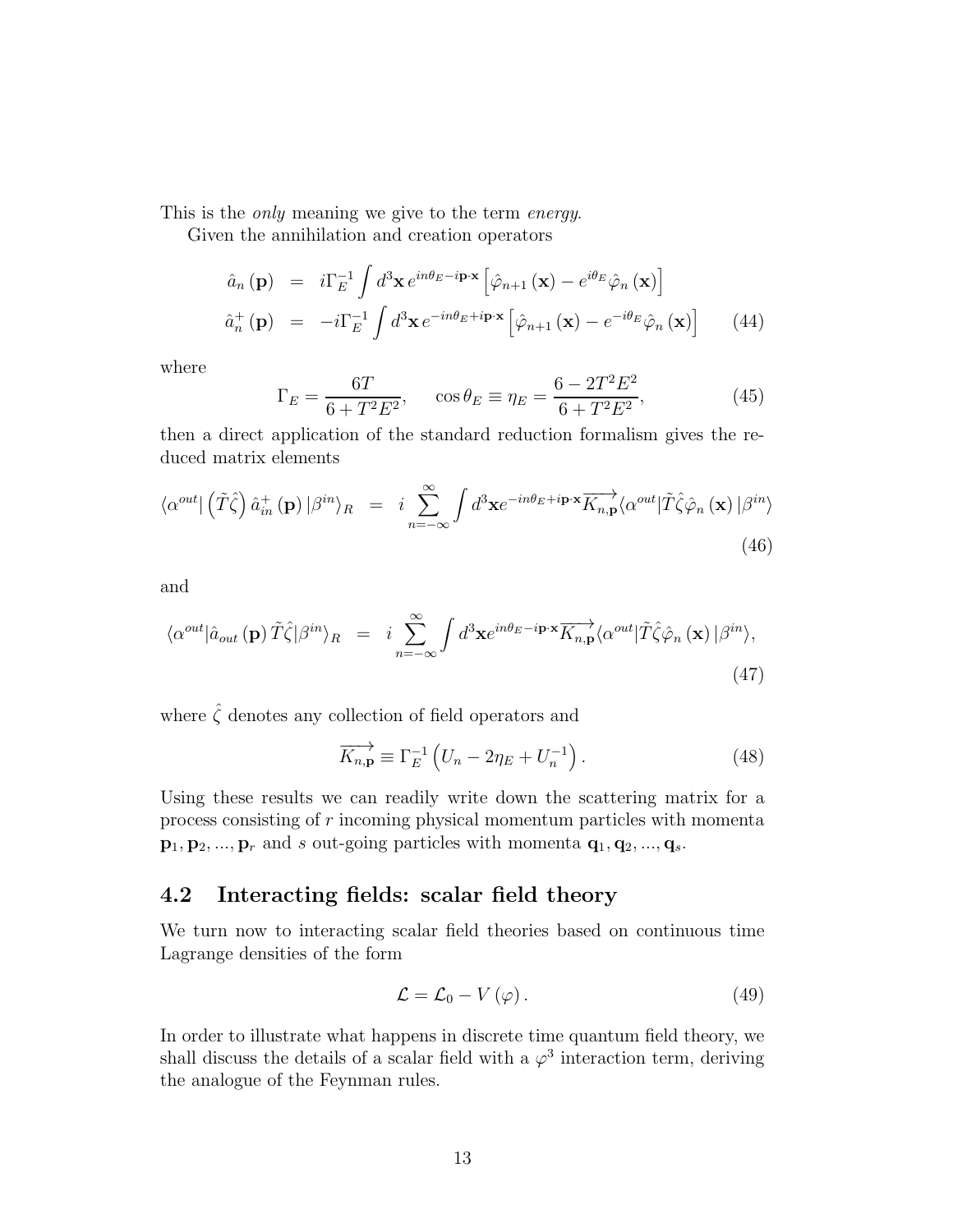In the presence of sources the above Lagrange density leads to the system function

$$
F^{n}[j] = F_{(0)}^{n} - T \int_{0}^{1} d\lambda \int d^{3} \mathbf{x} V(\tilde{\varphi}_{n}) + \frac{1}{2} T \int d^{3} \mathbf{x} \left\{ j_{n} \varphi_{n} + j_{n+1} \varphi_{n+1} \right\}, \tag{50}
$$

where we use the virtual paths

$$
\tilde{\varphi}_n(\mathbf{x}) \equiv U_n^{\lambda} \varphi_n(\mathbf{x}) = \lambda \varphi_{n+1}(\mathbf{x}) + \bar{\lambda} \varphi_n(\mathbf{x}), \quad 0 \le \lambda \le 1, \quad \bar{\lambda} \equiv 1 - \lambda, \tag{51}
$$

as discussed in Paper II for neutral scalar fields. Here and below we shall find the operator

$$
U_n^{\lambda} \equiv \lambda U_n + \bar{\lambda} \tag{52}
$$

particularly useful, where  $U_n$  is the classical temporal displacement operator defined by([17\)](#page-8-0). The vacuum functional is now defined via the discrete time path integral

$$
Z[j] = \int [d\varphi] \exp \{iA[j]\}
$$
  

$$
\equiv \prod_{n=-\infty}^{\infty} \left( \int_{\mathbf{x}} [d\varphi_n] \right) \exp \{iA[j]\},
$$
 (53)

where

$$
A[j] \equiv \sum_{n=-\infty}^{\infty} F^n[j] = \sum_{n=-\infty}^{\infty} F_{(0)}^n[j] - i \sum_{n \lambda x}^{\infty} V(\tilde{\varphi}_n)
$$
(54)

and the  $\varphi_n$  are functionally integrated over their spatially-indexed degrees of freedom. In the above and subsequently we shall use the notation

$$
\oint_{n\lambda x} \equiv T \int_0^1 d\lambda \sum_{n=-\infty}^\infty \int d^3 x \tag{55}
$$

whenever such a particular combination of spatial integration, summation, and virtual path integration occurs. This replaces the four-dimensional integral  $\int d^4x \equiv \int dt d^3x$  found in normal relativistic field theory.

We now postulate our quantum dynamics to be governed by the equation

$$
\int \left[ d\varphi \right] \left[ \frac{\delta}{\varphi_n \left( \mathbf{x} \right)} \left\{ F^n + F^{n-1} \right\} + T j_n \left( \mathbf{x} \right) \right] \exp \left\{ iA \left[ j \right] \right\} = 0, \tag{56}
$$

which is equivalent to a vacuum expectation value of the Heisenberg operator equations of motion derived formally from Cadzow's equation [\(2\)](#page-5-0). Integrating by parts, we arrive at the more convenient expression

$$
Z\left[j\right] = \exp\left\{-i\sum_{n\lambda x} V\left(\mathcal{D}_{n\lambda x}\right)\right\} Z_0\left[j\right],\tag{57}
$$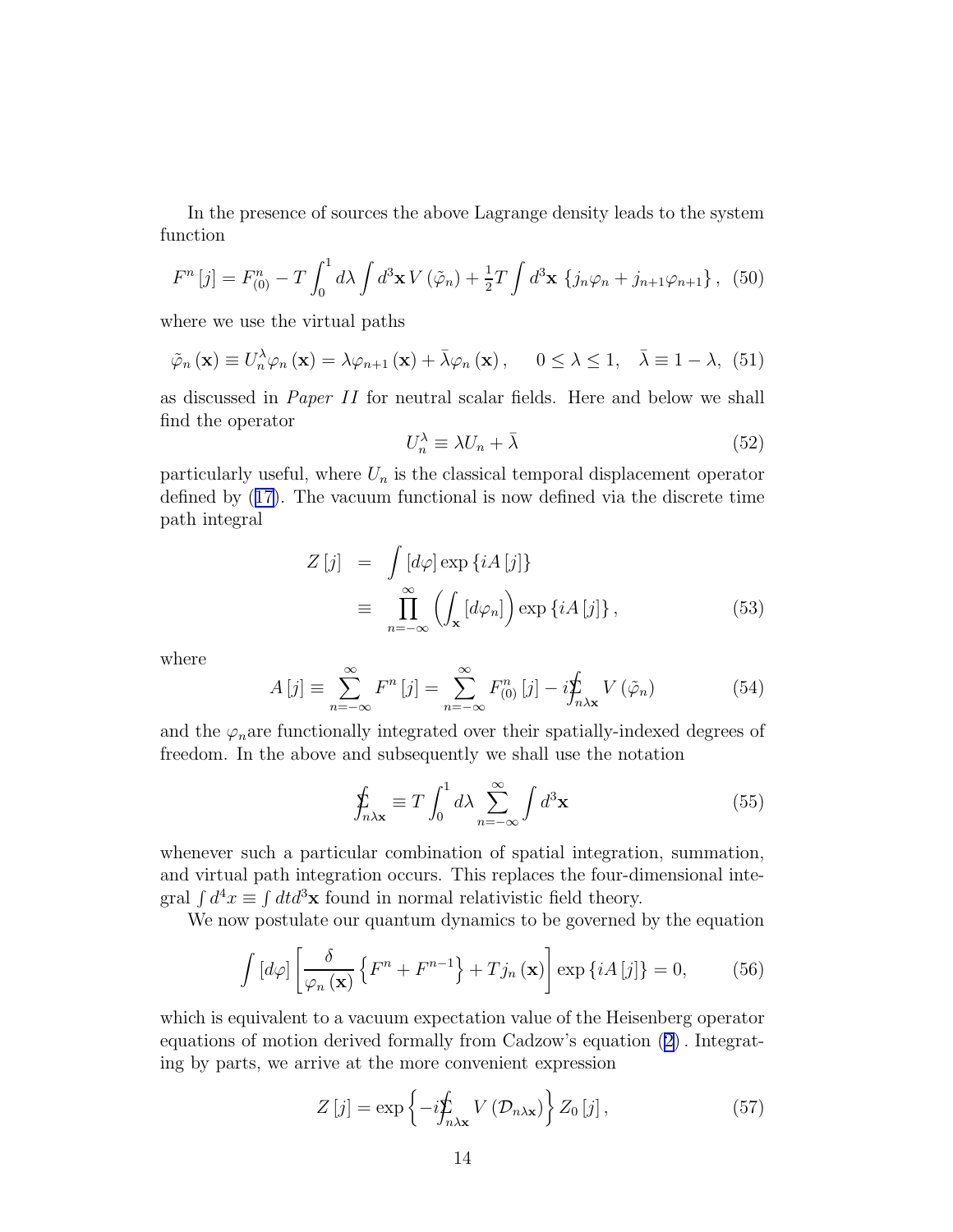<span id="page-14-0"></span>where

$$
Z_0[j] \equiv \int [d\varphi] \exp\left\{ iT \sum_{n=-\infty}^{\infty} \int d^3 \mathbf{x} \left( \mathcal{F}_0^n + j_n \varphi_n \right) \right\}
$$
  

$$
= Z_0[0] \exp\left\{ -\frac{1}{2} iT^2 \sum_{n,m=-\infty}^{\infty} \int d^3 \mathbf{x} d^3 \mathbf{y} j_n(\mathbf{x}) \Delta_F^{n-m}(\mathbf{x} - \mathbf{y}) j_m(\mathbf{y}) \right\}
$$
(58)

and

$$
\mathcal{D}_{n\lambda x} \equiv \frac{-i}{T} U_n^{\lambda} \frac{\delta}{\delta j_n(\mathbf{x})}
$$
  
= 
$$
\frac{-i}{T} \left\{ \lambda \frac{\delta}{\delta j_{n+1}(\mathbf{x})} + \bar{\lambda} \frac{\delta}{\delta j_n(\mathbf{x})} \right\}.
$$
 (59)

Turning now to  $\varphi^3$  theory, we recall that with hindsight the potential  $V^{(3)}(\varphi)$  is normally taken to have the form

$$
V^{(3)}\left(\varphi\right) = \frac{g}{3!} \left\{ \varphi^3 - \Gamma \varphi \right\},\tag{60}
$$

where the (infinite) subtraction constant  $\Gamma$  is formally given by

$$
\Gamma = 3i\Delta_F(0) \,. \tag{61}
$$

This has the role of cancelling off self-interaction loops at vertices in the Feynman rules expansion programme. We find that for discrete time, the same effect is achieved by taking the potential to have the form

$$
V^{(3)}\left(\tilde{\varphi}_n\right) = \frac{g}{3!} \left\{\tilde{\varphi}_n^3 - \tilde{\Gamma}\tilde{\varphi}_n\right\} \tag{62}
$$

where

$$
\tilde{\Gamma} = 2i\Delta_F^0\left(\mathbf{0}\right) + \frac{1}{2}i\left[\Delta_F^1\left(\mathbf{0}\right) + \Delta_F^{-1}\left(\mathbf{0}\right)\right].\tag{63}
$$

The first objective is to find a perturbative expansion for  $Z[j]$ , which we write in the form

$$
Z[j] = Z_0[j] + Z_1[j] + Z_2[j] + \dots \tag{64}
$$

where

$$
Z_p[j] \equiv -\frac{i}{p} \sum_{n \lambda x} V^{(3)}\left(\mathcal{D}_{n\lambda x}\right) Z_{p-1}[j], \ \ p = 1, 2, \dots \tag{65}
$$

Having found  $Z[j]$  we then calculate the required vacuum expectation value of time ordered products of fields by functional differentiation in the standard way. The results lead to a set of rules for a diagrammatic expansion analogous to the Feynman rules in continuous time theory, with specific differences. The details of the calculations are omitted here as they are routine and tedious, but the results are as follows.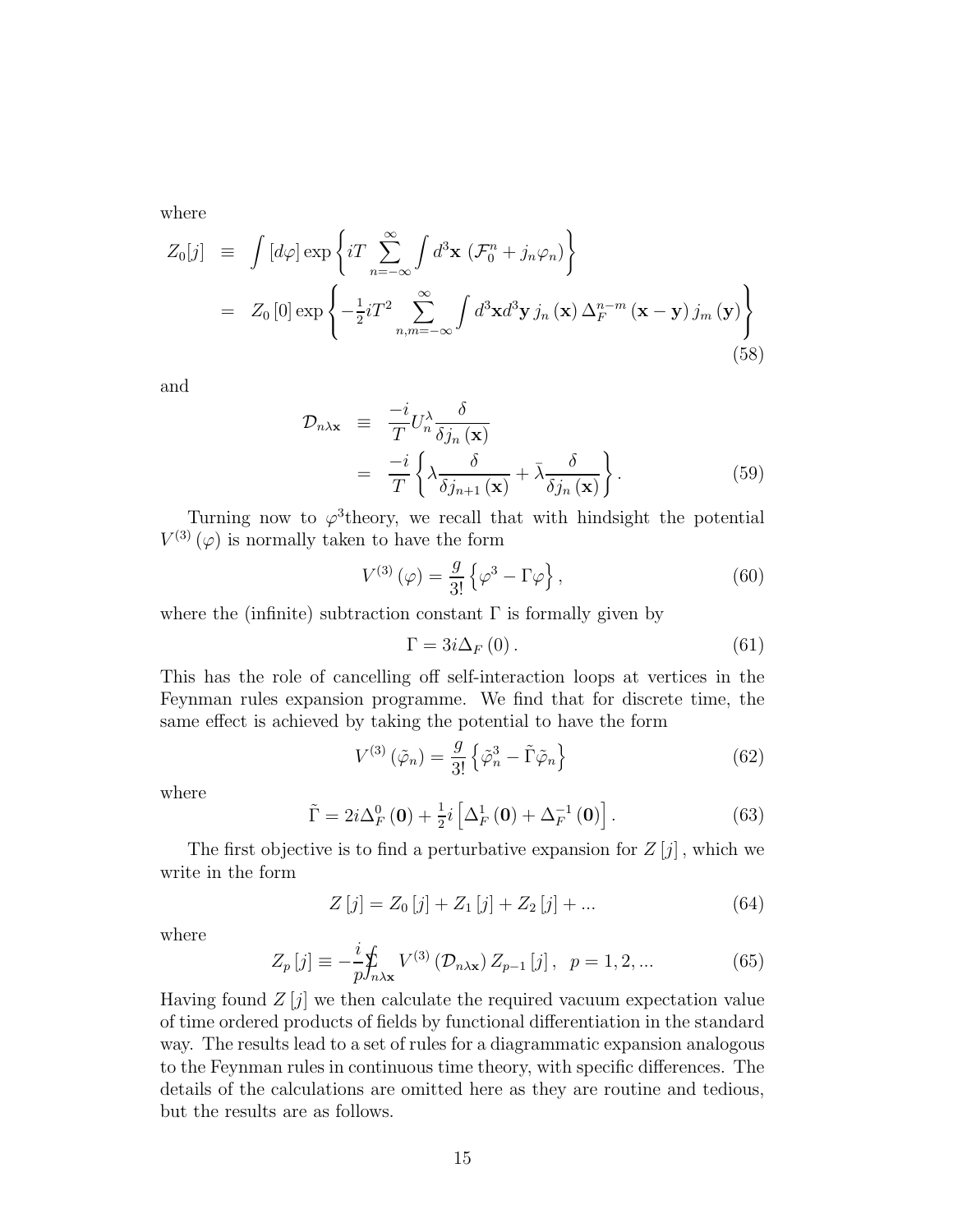#### 4.3 Feynman rules for discrete time-ordered products

The objective in this subsection is to present the rules for a diagrammatic expansion of scattering amplitudes in the absence of external sources. The latter are used merely to provide an internal handle on the correlation functions of the theory and are set to zero at the end of the day. This programme is carried out in two stages. In this subsection we give the rules for the evaluation of successive terms in a Feynman diagram type of expansion for the vacuum expectation value of the time ordered product

$$
\langle 0^{\text{out}} | \tilde{T} \hat{\varphi}_1 (\mathbf{x}_1) \hat{\varphi}_2 (\mathbf{x}_2) \dots \hat{\varphi}_k (\mathbf{x}_k) | 0^{\text{in}} \rangle \tag{66}
$$

with  $k$  discrete time scalar fields; we shall give the rules for a system with interaction given by [\(62](#page-14-0)), so the expansion is effectively in powers in the coupling constant  $q$ :

- 1. first find the ordinary continuous time Feynman rules in space-time;
- 2. draw all the different diagrams normally discussed in this programme;
- 3. for a given diagram with V vertices and I internal lines find its conventional weighting factor  $\omega$ , such as the well-known factor of  $\frac{1}{2}$  for the simple loop in  $\varphi^3$  theory;
- 4. at each vertex, associate a factor

$$
igT\oint_{m\lambda z} \equiv igT \int_0^1 d\lambda \sum_{m=-\infty}^\infty \int d^3 z; \tag{67}
$$

5. for each external line running from the external point  $(n, \mathbf{x})$  to a vertex with indices  $(m, \lambda, z)$  assign a propagator

$$
iU_m^{\lambda} \Delta_F^{m-n} \left( \mathbf{z} - \mathbf{x} \right); \tag{68}
$$

6. for each internal line running from vertex  $(m_1, \lambda_1, \mathbf{z}_1)$  to vertex  $(m_2, \lambda_2, \mathbf{z}_2)$ assign a propagator

$$
iU_{m_1}^{\lambda_1}U_{m_2}^{\lambda_2}\Delta_F^{m_2-m_1}(\mathbf{z}_2-\mathbf{z}_1); \qquad (69)
$$

7. do the  $\lambda$  integrals.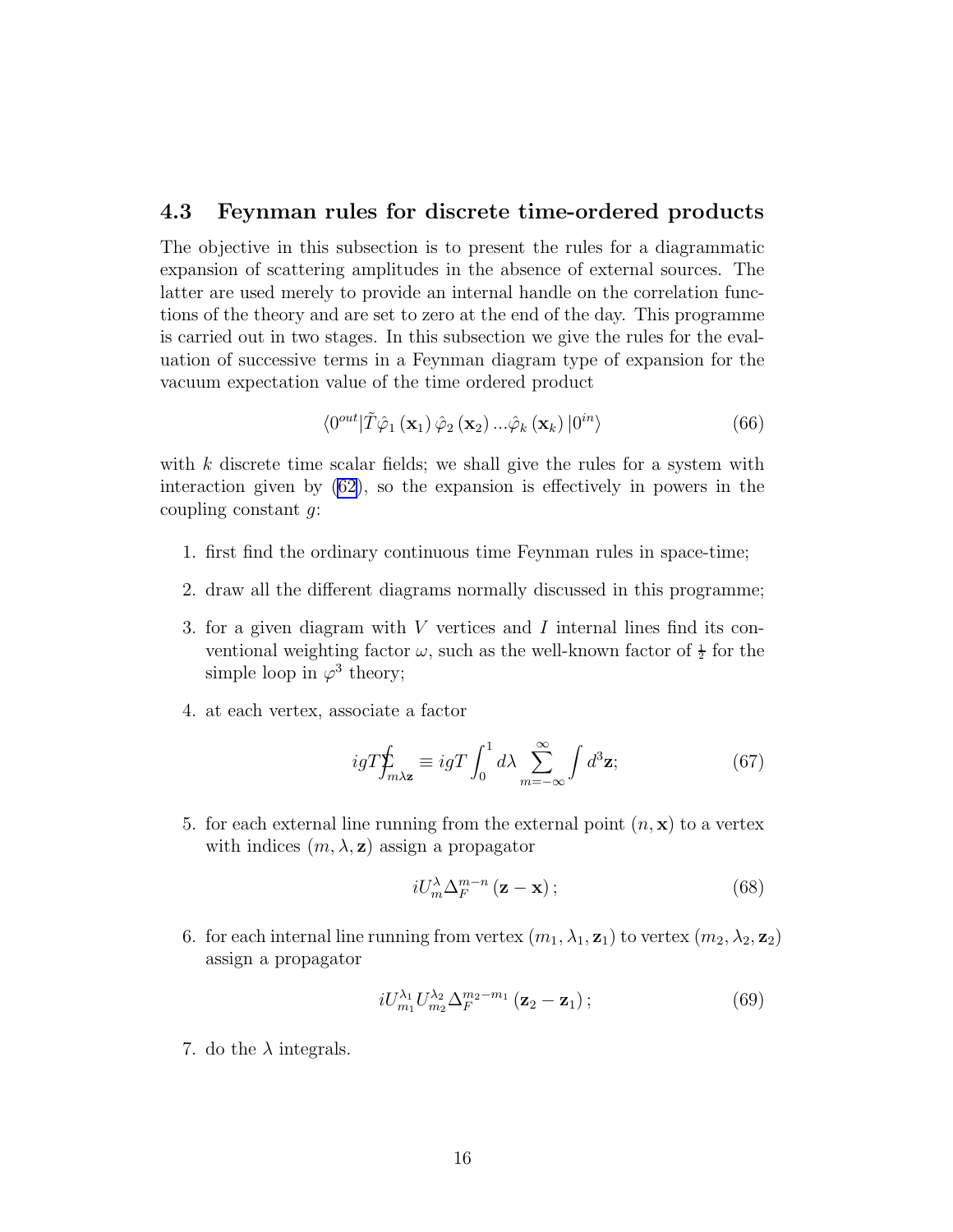It is in general much more convenient to perform the virtual path integrations (over the  $\lambda$ 's) after the diagrams have been written down rather than before the diagrammatic expansion. In many cases the operator  $U_m^{\lambda}$  acting on an external propagator can be transferred to act on internal propagators using the rule

$$
\sum_{m=-\infty}^{\infty} \left( U_m^{\lambda} f_m \right) g_m = \sum_{m=-\infty}^{\infty} f_m \bar{U}_m^{\lambda} g_m, \tag{70}
$$

for any indexed functions  $f_n$ ,  $g_n$ , where we define

$$
\bar{U}_m^{\lambda} g_m \equiv \lambda U_m^{-1} g_m + \bar{\lambda} g_m = \lambda g_{m-1} + \bar{\lambda} g_m. \tag{71}
$$

However, this does not work so conveniently whenever two or more external lines meet at the same vertex.

To illustrate these rules in operation consider the conventional perturbation theory expansion of the time ordered product  $\langle 0|T\hat{\varphi}(x_1)\hat{\varphi}(x_2)|0\rangle$  in powers of the coupling constant. The conventional Feynman rules give the expansion

$$
\langle 0|T\hat{\varphi}(x_1)\hat{\varphi}(x_2)|0\rangle = i\Delta_F (x_1 - x_2) -\frac{1}{2}g^2 \int d^4 z_1 d^4 z_2 \Delta_F (x_1 - z_1) \Delta_F (z_1 - z_2) \times \Delta_F (z_2 - z_1) \Delta_F (z_2 - x_2) + O(g^4).
$$
 (72)

The second term on the right hand side corresponds to the single loop diagram with  $V = 2$ ,  $I = 2$  in  $\varphi^3$  scalar theory and is divergent. Part of the motivation for investigating discrete time field theory is the hope that the corresponding diagram might be modified in some significant way.

Using the rules outlined above the analogue expansion in discrete time gives

$$
\langle 0|\tilde{T}\hat{\varphi}_{n_1}(\mathbf{x}_1)\hat{\varphi}_{n_2}(\mathbf{x}_2)|0\rangle = i\Delta_F^{n_1-n_2}(\mathbf{x}_1-\mathbf{x}_2) \n- \frac{1}{2}g^2 \sum_{m_1\lambda_1\mathbf{z}_1}^{\mathbf{f}} \int_{m_2\lambda_2\mathbf{z}_2} \left\{ U_{m_1}^{\lambda_1} \Delta_F^{m_1-n_1}(\mathbf{z}_1-\mathbf{x}_1) \right\} \times \n\left\{ U_{m_1}^{\lambda_1} U_{m_2}^{\lambda_2} \Delta_F^{m_2-m_1}(\mathbf{z}_2-\mathbf{z}_1) \right\} \left\{ U_{m_2}^{\lambda_2} U_{m_1}^{\lambda_1} \Delta_F^{m_1-m_2}(\mathbf{z}_1-\mathbf{z}_2) \right\} \times \n\left\{ U_{m_2}^{\lambda_2} \Delta_F^{m_2-n_2}(\mathbf{z}_2-\mathbf{x}_2) \right\} + O\left(g^4\right).
$$
\n(73)

For this particular process the second term on the right hand side can be rewritten using the rule (70) to give

$$
\langle 0|\tilde{T}\hat{\varphi}_{n_1}(\mathbf{x}_1)\hat{\varphi}_{n_2}(\mathbf{x}_2)|0\rangle = i\Delta_F^{n_1-n_2}(\mathbf{x}_1-\mathbf{x}_2) -\frac{1}{2}g^2\hat{\mathbf{y}}_{m_1\lambda_1\mathbf{z}_1} \hat{\mathbf{y}}_{m_2\lambda_2\mathbf{z}_2} \Delta_F^{m_1-n_1}(\mathbf{z}_1-\mathbf{x}_1) \times
$$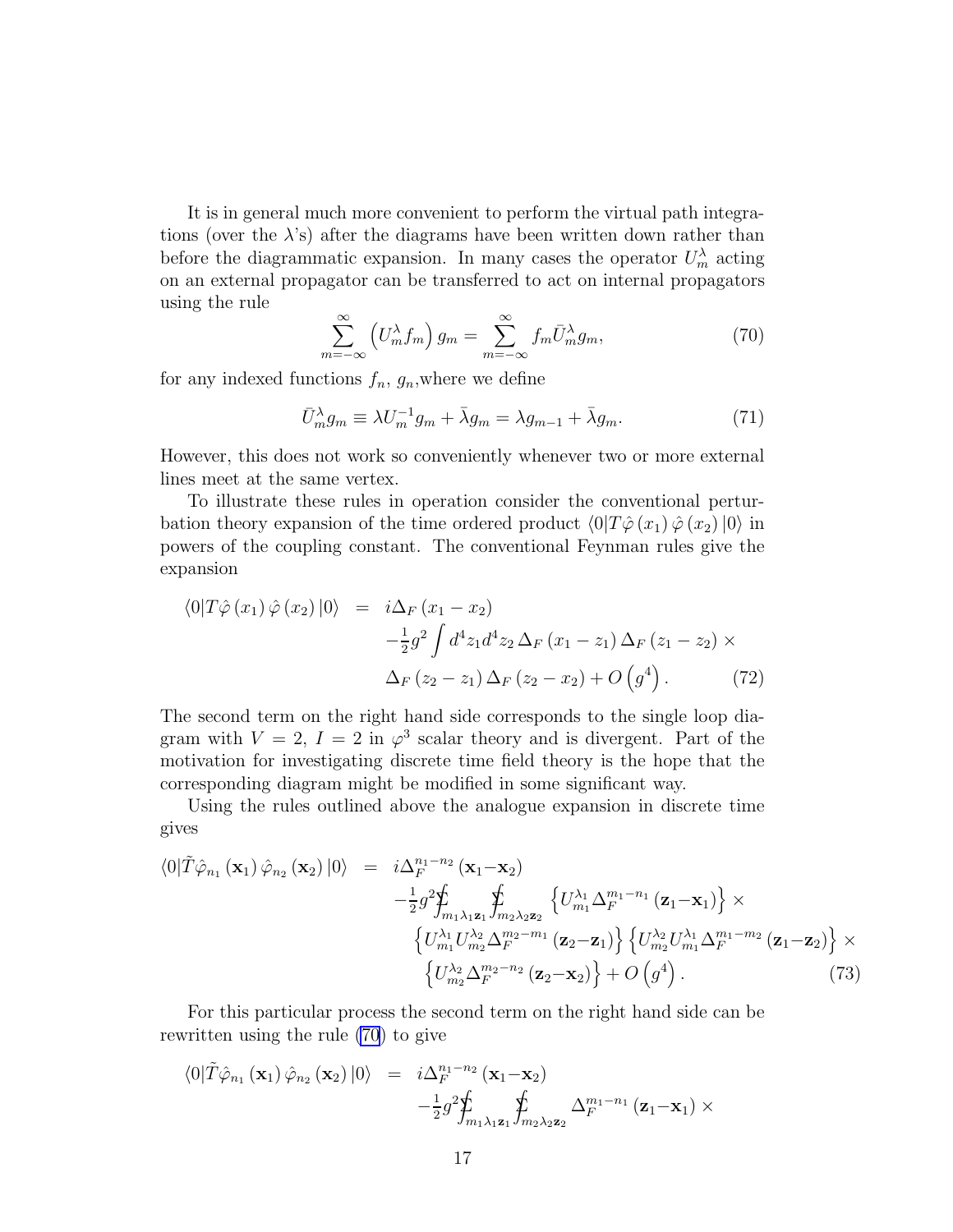$$
\left\{\bar{U}_{m_1}^{\lambda_1} \bar{U}_{m_2}^{\lambda_2} \left[U_{m_1}^{\lambda_1} U_{m_2}^{\lambda_2} \Delta_F^{m_2 - m_1} \left(\mathbf{z}_2 - \mathbf{z}_1\right)\right]^2\right\} \times \Delta_F^{m_2 - n_2} \left(\mathbf{z}_2 - \mathbf{x}_2\right) + O\left(g^4\right),\tag{74}
$$

using the symmetry

$$
\Delta_F^n(\mathbf{x}) = \Delta_F^{-n}(-\mathbf{x}).\tag{75}
$$

The integrals over  $\mu$  and  $\lambda$  can be integrated at this stage to give a multitude of subdiagrams distinguished by different split times, which is the ultimate effect of the discretisation process. The various subdiagrams contributing to the loop diagram are shown in  $Figure 1$ , each with a numerical factor. The sum over all numerical factors for this diagram should add up to 144. The full amplitude corresponding to the loop diagram is the sum of each of these sub-diagrams, times the numerical factor for each sub-diagram, divided by 288, taking into account the original weighting factor of one half. By using symmetry arguments it can be shown that the twenty nine distinct diagrams in  $Figure 1$  reduce to the twelve diagrams shown in  $Figure 2$ .

The above rules are relevant to vacuum expectation values of discrete time-ordered products of field operators. For particle scattering matrix elements the rules become simpler, as discussed next.

### 5 Scattering amplitudes

We are now in a position to discuss particle scattering amplitudes. First we explain how the scattering amplitude for a two-two particle scattering process based on the box diagram,  $Figure 3$ , is calculated, and then we shall state the results for the general scattering diagram. This diagram was chosen because it involves a loop integration.

### 5.1 The two-two box scattering diagram

Consider two incoming scalar particles with 3−momenta a, b respectively scattering via a the box scattering diagram shown in Figure 3, into two *outgo*ing particles with 3−momenta c and d respectively. Each of these particles is associatedwith a  $\theta$  parameter as given by ([45](#page-12-0)) which lies in the physical particle interval  $[0, \pi)$ . Negative values of such a parameter correspond to waves moving backwards in discrete time and would be interpreted in the usual way as anti-particles in the Feynman-Stueckelberg interpretation. Both positive and negative values occur in the discrete time Feynman propagators, just as in conventional field theory.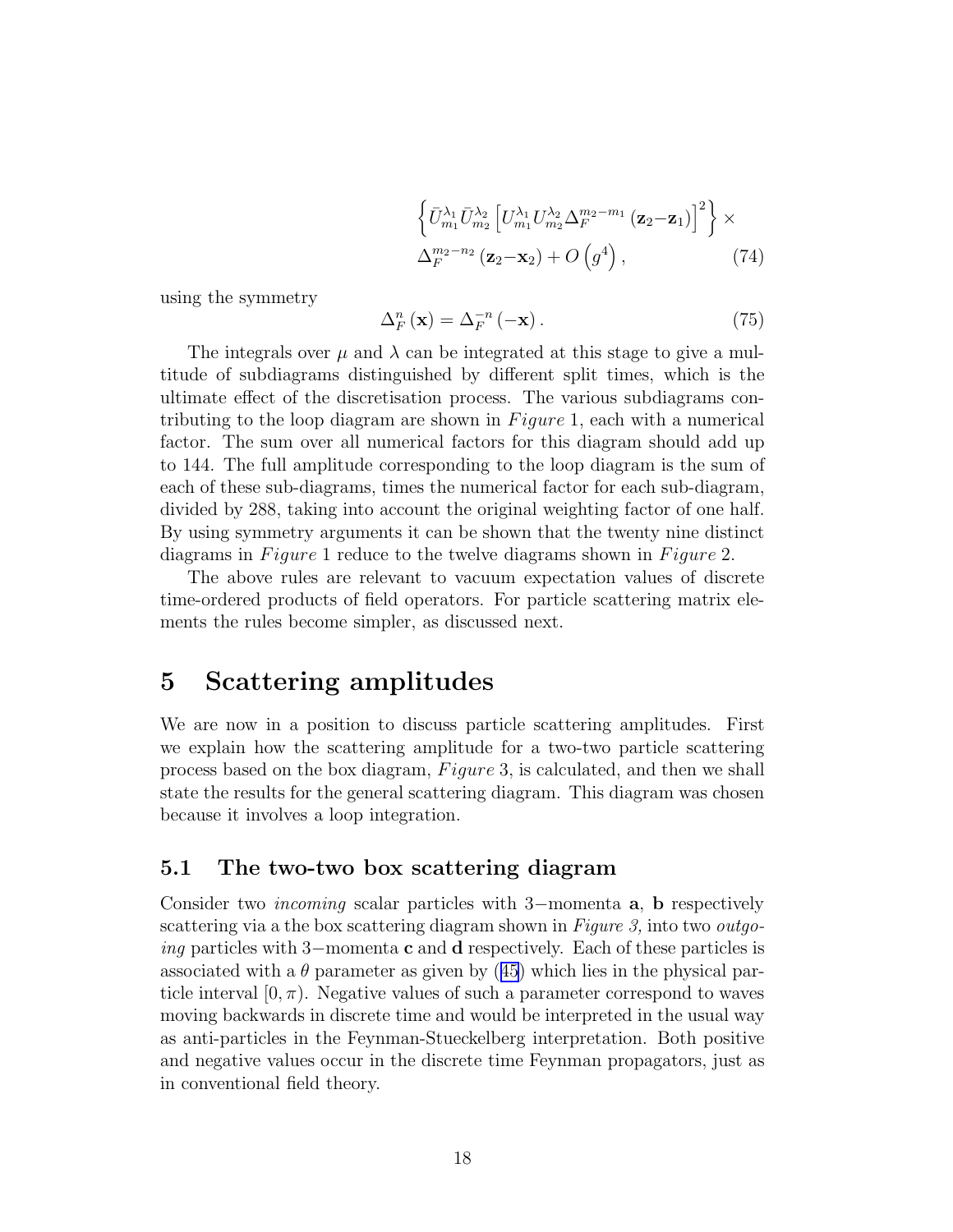Using the reduction formulae in §4.1 we may write for the scattering reaction amplitude  $S_{if}$ 

$$
S_{if} \equiv \langle 0^{out} | \hat{a}_{out} (\mathbf{d}) \hat{a}_{out} (\mathbf{c}) \hat{a}_{in}^{+} (\mathbf{b}) \hat{a}_{in}^{+} (\mathbf{a}) | 0^{in} \rangle_{R}
$$
  
\n
$$
= i^{4} \left( \prod_{j=1}^{4} \sum_{n_{j}=-\infty}^{\infty} \int d^{3} \mathbf{x}_{j} \right) e^{-in_{1}\theta_{\mathbf{a}}+i\mathbf{a}\cdot\mathbf{x}_{1}} e^{-in_{2}\theta_{\mathbf{b}}+i\mathbf{b}\cdot\mathbf{x}_{2}} e^{in_{3}\theta_{\mathbf{c}}-i\mathbf{c}\cdot\mathbf{x}_{3}} e^{in_{4}\theta_{\mathbf{d}}-i\mathbf{d}\cdot\mathbf{x}_{4}} \times
$$
  
\n
$$
\overrightarrow{K_{n_{1},\mathbf{a}}} \overrightarrow{K_{n_{2},\mathbf{b}}} \overrightarrow{K_{n_{3},\mathbf{c}}} \overrightarrow{K_{n_{4},\mathbf{d}}} \langle 0^{out} | \tilde{T} \hat{\varphi}_{n_{1}} (\mathbf{x}_{1}) \hat{\varphi}_{n_{2}} (\mathbf{x}_{2}) \hat{\varphi}_{n_{3}} (\mathbf{x}_{3}) \hat{\varphi}_{n_{4}} (\mathbf{x}_{4}) | 0^{in} \rangle,
$$
\n(76)

where

$$
\overrightarrow{K_{n_1,\mathbf{a}}} \equiv \Gamma^{-1}(\mathbf{a}) \left( U_{n_1} - 2\eta(\mathbf{a}) + U_{n_1}^{-1} \right) \tag{77}
$$

with

$$
\Gamma(\mathbf{a}) \equiv \frac{6T}{6 + T^2 E_\mathbf{a}^2}, \quad E_\mathbf{a} \equiv \sqrt{\mathbf{a} \cdot \mathbf{a} + \mu^2}, \quad \eta(\mathbf{a}) \equiv \frac{6 - 2T^2 E_\mathbf{a}^2}{6 + T^2 E_\mathbf{a}^2} = \cos \theta_\mathbf{a}, \tag{78}
$$

and similarly for the other particles.

Next we expand the 4-point function according to the rules outlined in §4.3 and consider for the purposes of this discussion only the contribution associated with the box diagram of Figure 3, viz

$$
\langle 0^{out} | \tilde{T} \hat{\varphi}_{n_1} (\mathbf{x}_1) \hat{\varphi}_{n_2} (\mathbf{x}_2) \hat{\varphi}_{n_3} (\mathbf{x}_3) \hat{\varphi}_{n_4} (\mathbf{x}_4) | 0^{in} \rangle |_{BOX}
$$
  
\n
$$
= (igT)^4 \left( \prod_{j=1}^4 \oint_{m_j \lambda_j \mathbf{z}_j} iU^{\lambda_j}_{m_j} \Delta_F^{m_j - n_j} (\mathbf{z}_j - \mathbf{x}_j) \right) \times
$$
  
\n
$$
\left[ U^{\lambda_2}_{m_2} U^{\lambda_1}_{m_1} \Delta_F^{m_2 - m_1} (\mathbf{z}_2 - \mathbf{z}_1) \right] \left[ U^{\lambda_3}_{m_3} U^{\lambda_2}_{m_2} \Delta_F^{m_3 - m_2} (\mathbf{z}_3 - \mathbf{z}_2) \right] \times
$$
  
\n
$$
\left[ U^{\lambda_4}_{m_4} U^{\lambda_3}_{m_3} \Delta_F^{m_4 - m_3} (\mathbf{z}_4 - \mathbf{z}_3) \right] \left[ U^{\lambda_1}_{m_1} U^{\lambda_4}_{m_4} \Delta_F^{m_1 - m_4} (\mathbf{z}_1 - \mathbf{z}_4) \right].
$$
  
\n(79)

The next step is to do the  $x_j$  integrals, converting the two point functions on each external leg of the diagram to its momentum space form, using

$$
\tilde{\Delta}_{F}^{n}(\mathbf{p}) = \int d\mathbf{x} e^{i\mathbf{p}\cdot\mathbf{x}} \Delta_{F}^{n}(\mathbf{x}). \tag{80}
$$

Then we use the result

$$
\overrightarrow{K_{n,\mathbf{p}}}\tilde{\Delta}_{F}^{n}\left(\mathbf{p}\right) = -\delta_{n},\tag{81}
$$

taking care to bring the operators and summations into the brackets whenever the  $U_m^{\lambda}$  operators occur. This effectively amputates the external legs of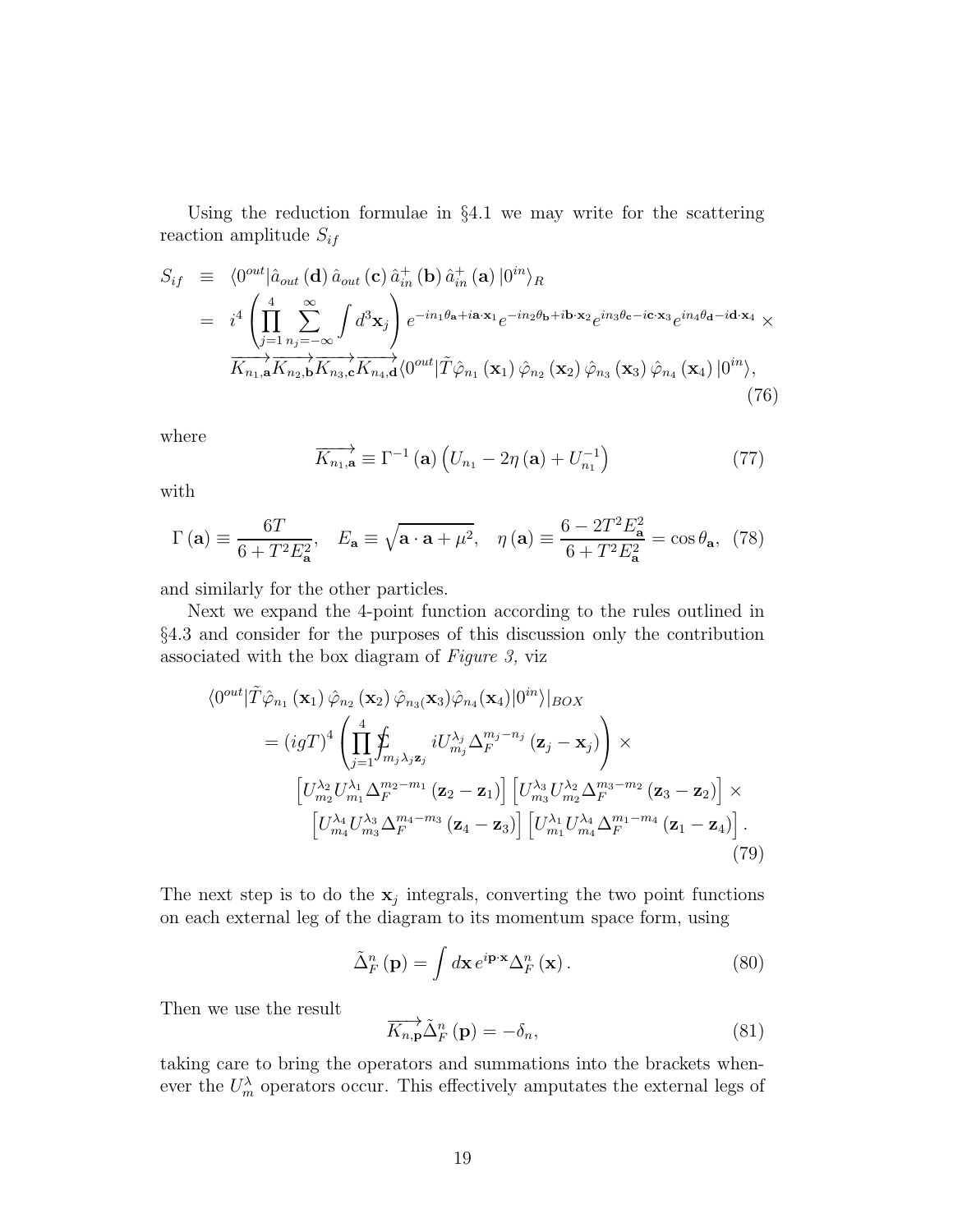the diagram. Then we can immediately carry out the summations over the external integers  $\boldsymbol{n}_i$  and arrive at the simplified form

$$
S_{if} = (gT)^{4} \left( \prod_{j=1}^{4} \sum_{m_{j}=-\infty}^{\infty} \int_{0}^{1} d\lambda_{j} \int d^{3} \mathbf{z}_{j} \right) e^{i\mathbf{a} \cdot \mathbf{z}_{1} + i\mathbf{b} \cdot \mathbf{z}_{2} - i\mathbf{c} \cdot \mathbf{z}_{3} - i\mathbf{d} \cdot \mathbf{z}_{4}} \times
$$
  

$$
\left\{ U_{m_{1}}^{\lambda_{1}} e^{-im_{1}\theta_{\mathbf{a}}} \right\} \left\{ U_{m_{2}}^{\lambda_{2}} e^{-im_{2}\theta_{\mathbf{b}}} \right\} \left\{ U_{m_{3}}^{\lambda_{3}} e^{im_{3}\theta_{\mathbf{c}}} \right\} \left\{ U_{m_{4}}^{\lambda_{4}} e^{im_{4}\theta_{\mathbf{d}}} \right\} \times
$$
  

$$
\left[ U_{m_{2}}^{\lambda_{2}} U_{m_{1}}^{\lambda_{1}} \Delta_{F}^{m_{2} - m_{1}} \left( \mathbf{z}_{2} - \mathbf{z}_{1} \right) \right] \left[ U_{m_{3}}^{\lambda_{3}} U_{m_{2}}^{\lambda_{2}} \Delta_{F}^{m_{3} - m_{2}} \left( \mathbf{z}_{3} - \mathbf{z}_{2} \right) \right] \times
$$
  

$$
\left[ U_{m_{4}}^{\lambda_{4}} U_{m_{3}}^{\lambda_{3}} \Delta_{F}^{m_{4} - m_{3}} \left( \mathbf{z}_{4} - \mathbf{z}_{3} \right) \right] \left[ U_{m_{1}}^{\lambda_{1}} U_{m_{4}}^{\lambda_{4}} \Delta_{F}^{m_{1} - m_{4}} \left( \mathbf{z}_{1} - \mathbf{z}_{4} \right) \right].
$$
  
(82)

Now we use the representation of the propagator

$$
\Delta_F^n(\mathbf{x}) \equiv \frac{1}{(2\pi)^4} \int d^3 \mathbf{k} \int_{-\pi}^{\pi} \frac{d\theta}{T} e^{-in\theta + i\mathbf{k} \cdot \mathbf{x}} \tilde{\Delta}_F(\mathbf{k}, \theta)
$$
(83)

and evaluate the  $z_i$  integrals to find

$$
S_{if} = g^{4} (2\pi)^{3} \delta^{3} (\mathbf{a} + \mathbf{b} - \mathbf{c} - \mathbf{d}) \left( \prod_{j=1}^{4} \sum_{m_{j}=-\infty}^{\infty} \int_{0}^{1} d\lambda_{j} \frac{1}{2\pi} \int_{-\pi}^{\pi} d\theta_{j} \right) \int \frac{d^{3} \mathbf{k}}{(2\pi)^{3}} \times
$$
  
\n
$$
\left\{ U_{m_{1}}^{\lambda_{1}} e^{-im_{1}\theta_{\mathbf{a}}} \right\} \left\{ U_{m_{2}}^{\lambda_{2}} e^{-im_{2}\theta_{\mathbf{b}}} \right\} \left\{ U_{m_{3}}^{\lambda_{3}} e^{im_{3}\theta_{\mathbf{c}}} \right\} \left\{ U_{m_{4}}^{\lambda_{4}} e^{im_{4}\theta_{\mathbf{d}}} \right\} \times
$$
  
\n
$$
\left[ U_{m_{2}}^{\lambda_{2}} U_{m_{1}}^{\lambda_{1}} e^{-i(m_{2} - m_{1})\theta_{1}} \tilde{\Delta}_{F} (\mathbf{k}, \theta_{1}) \right] \left[ U_{m_{3}}^{\lambda_{3}} U_{m_{2}}^{\lambda_{2}} e^{-i(m_{3} - m_{2})} \tilde{\Delta}_{F} (\mathbf{k} + \mathbf{b}, \theta_{2}) \right] \times
$$
  
\n
$$
\left[ U_{m_{4}}^{\lambda_{4}} U_{m_{3}}^{\lambda_{3}} e^{-i(m_{4} - m_{3})} \tilde{\Delta}_{F} (\mathbf{k} + \mathbf{b} - \mathbf{c}, \theta_{3}) \right] \times
$$
  
\n
$$
\left[ U_{m_{1}}^{\lambda_{1}} U_{m_{4}}^{\lambda_{4}} e^{-i(m_{1} - m_{4})} \tilde{\Delta}_{F} (\mathbf{k} - \mathbf{a}, \theta_{4}) \right].
$$
 (84)

Here we see the appearance of overall linear momentum conservation, as expected. Next we use the result

$$
U_m^{\lambda} e^{im\theta} = e^{im\theta} f_{\lambda}(\theta)
$$
 (85)

where

$$
f_{\lambda}(\theta) \equiv \lambda e^{i\theta} + \bar{\lambda}, \qquad (86)
$$

to find

$$
S_{if} = g^{4} (2\pi)^{3} \delta^{3} (\mathbf{a} + \mathbf{b} - \mathbf{c} - \mathbf{d}) \left( \prod_{j=1}^{4} \sum_{m_{j}=-\infty}^{\infty} \int_{0}^{1} d\lambda_{j} \frac{1}{2\pi} \int_{-\pi}^{\pi} d\theta_{j} \right) \times
$$
  

$$
\int \frac{d^{3} \mathbf{k}}{(2\pi)^{3}} e^{-im_{1}\theta_{\mathbf{a}}} f_{\lambda_{1}}^{*} (\theta_{a}) e^{-im_{2}\theta_{\mathbf{b}}} f_{\lambda_{2}}^{*} (\theta_{b}) e^{im_{3}\theta_{\mathbf{c}}} f_{\lambda_{3}} (\theta_{c}) e^{im_{4}\theta_{\mathbf{d}}} f_{\lambda_{4}} (\theta_{4}) \times
$$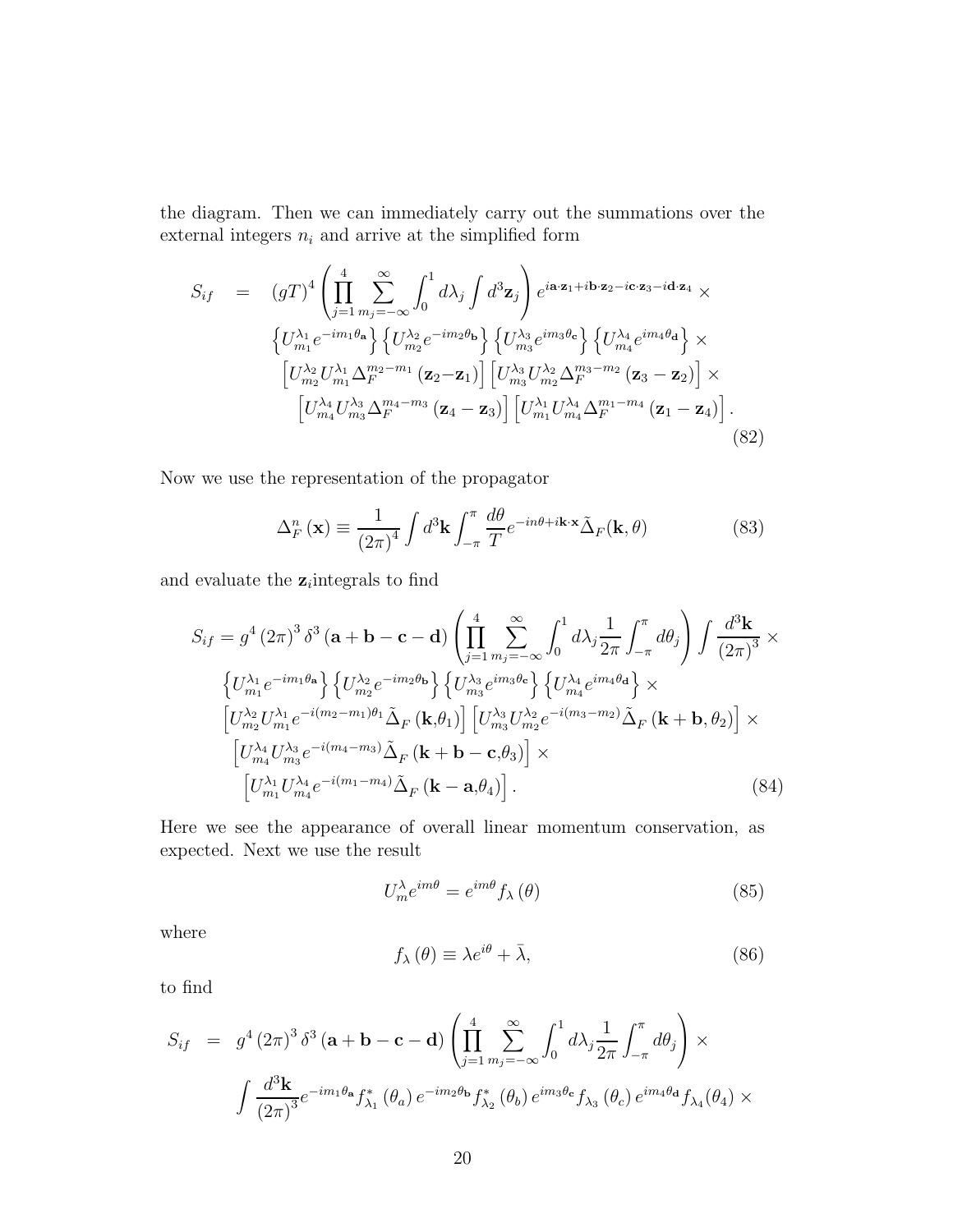<span id="page-20-0"></span>
$$
e^{i(m_1 - m_2)\theta_1} f_{\lambda_1} (\theta_1) f_{\lambda_2}^* (\theta_1) \tilde{\Delta}_F (\mathbf{k}, \theta_1)
$$
  
\n
$$
e^{i(m_2 - m_3)\theta_2} f_{\lambda_2} (\theta_2) f_{\lambda_3}^* (\theta_2) \tilde{\Delta}_F (\mathbf{k} + \mathbf{b}, \theta_2) \times
$$
  
\n
$$
e^{i(m_3 - m_4)\theta_3} f_{\lambda_3} (\theta_3) f_{\lambda_4}^* (\theta_3) \tilde{\Delta}_F (\mathbf{k} + \mathbf{b} - \mathbf{c}, \theta_3) \times
$$
  
\n
$$
e^{i(m_4 - m_1)\theta_4} f_{\lambda_4} (\theta_4) f_{\lambda_1}^* (\theta_4) \tilde{\Delta}_F (\mathbf{k} - \mathbf{a}, \theta_4).
$$
\n(87)

We are now able to do the summations over the  $m_i$ . We notice that each summation gives a Fourier series representation of the periodic Dirac delta, viz

$$
\sum_{m=-\infty}^{\infty} e^{imx} = 2\pi \sum_{m=-\infty}^{\infty} \delta(x + 2m\pi) \equiv 2\pi \delta_P(x), \qquad (88)
$$

 $\sqrt{2}$ 

and so we find

$$
S_{if} = g^{4} (2\pi)^{4} \delta_{P} (\theta_{a} + \theta_{b} - \theta_{c} - \theta_{d}) \delta^{3} (\mathbf{a} + \mathbf{b} - \mathbf{c} - \mathbf{d}) \left( \prod_{j=1}^{4} \int_{0}^{1} d\lambda_{j} \right) \times
$$
  

$$
\int \frac{d^{3} \mathbf{k}}{(2\pi)^{4}} \int_{-\pi}^{\pi} d\theta f_{\lambda_{1}}^{*} (\theta_{a}) f_{\lambda_{2}}^{*} (\theta_{b}) f_{\lambda_{3}} (\theta_{c}) f_{\lambda_{4}} (\theta_{4}) \times
$$
  

$$
f_{\lambda_{1}} (\theta) f_{\lambda_{2}}^{*} (\theta) \tilde{\Delta}_{F} (\mathbf{k}, \theta) f_{\lambda_{2}} (\theta + \theta_{b}) f_{\lambda_{3}}^{*} (\theta + \theta_{b}) \tilde{\Delta}_{F} (\mathbf{k} + \mathbf{b}, \theta + \theta_{b}) \times
$$
  

$$
f_{\lambda_{3}} (\theta + \theta_{b} - \theta_{c}) f_{\lambda_{4}}^{*} (\theta + \theta_{b} - \theta_{c}) \tilde{\Delta}_{F} (\mathbf{k} + \mathbf{b} - \mathbf{c}, \theta + \theta_{b} - \theta_{c}) \times
$$
  

$$
f_{\lambda_{4}} (\theta - \theta_{a}) f_{\lambda_{1}}^{*} (\theta - \theta_{a}) \tilde{\Delta}_{F} (\mathbf{k} - \mathbf{a}, \theta - \theta_{a}).
$$
  
(89)

The crucial significance of this step is that we see the appearance of a conservation rule for the parameters  $\theta$ . This is despite the non-existence of a Hamiltonian in our formulation and the fact that we have not constructed a Logan invariant for the fully interacting system.

We may go further and do the  $\lambda_i$  integrals. We define the vertex function

$$
V(\theta_a, \theta_b) \equiv \int_0^1 d\lambda f^*_{\lambda}(\theta_a) f^*_{\lambda}(\theta_b) f_{\lambda}(\theta_a + \theta_b)
$$
  

$$
= \frac{\cos (\theta_a + \theta_b) + \cos (\theta_a) + \cos (\theta_b) + 3}{6}
$$
(90)

and so get the final result

$$
S_{if} = g^{4} (2\pi)^{4} \delta_{P} (\theta_{a} + \theta_{b} - \theta_{c} - \theta_{d}) \delta^{3} (\mathbf{a} + \mathbf{b} - \mathbf{c} - \mathbf{d}) \times
$$
  

$$
\int \frac{d^{3} \mathbf{k}}{(2\pi)^{4}} \int_{-\pi}^{\pi} d\theta V (\theta_{a}, -\theta) V (\theta_{b}, \theta) V (\theta + \theta_{b}, -\theta_{c}) V (-\theta_{d}, \theta_{a} - \theta) \times
$$
  

$$
\tilde{\Delta}_{F} (\mathbf{k}, \theta) \tilde{\Delta}_{F} (\mathbf{k} + \mathbf{b}, \theta + \theta_{b}) \tilde{\Delta}_{F} (\mathbf{k} + \mathbf{b} - \mathbf{c}, \theta + \theta_{b} - \theta_{c}) \tilde{\Delta}_{F} (\mathbf{k} - \mathbf{a}, \theta - \theta_{a}).
$$
  
(91)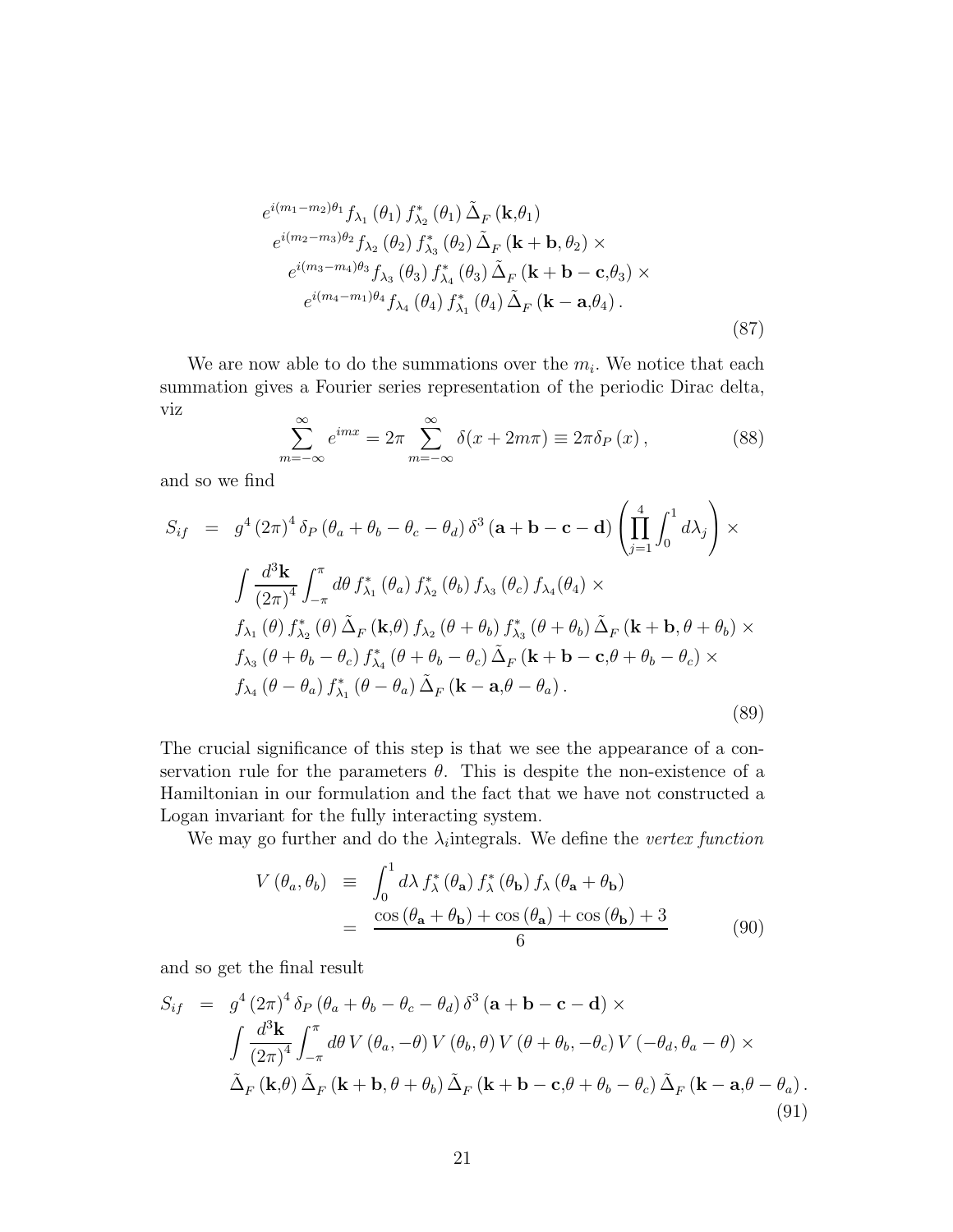<span id="page-21-0"></span>A diagrammatic representation of the above shows that  $\theta$ -conservation occurs at every vertex.

#### 5.2 The vertex functions

The vertex functions  $V(\theta_1,\theta_2)$  represent a degree of softening at each vertex arising from our temporal point splitting via the system function. At each vertex the sum of the *incoming*  $\theta$  parameters is always zero, including inside loops, so the vertex function always depends on two parameters only. If we had a  $\varphi^4$  interaction we expect the vertex function will depend on three parameters, and so on. A graphical presentation of the vertex function is given in Figure 4. The vertex function has a minimum value of one quarter and attains its maximum value of unity when the  $\theta$  parameters are each zero. This corresponds to the continuous time limit  $T \to 0$ .

#### 5.3 The propagators

The propagators used in the final amplitude [\(91\)](#page-20-0) are readily found using the basic definition

$$
\tilde{\Delta}_F(\mathbf{p}, \theta) \equiv T \sum_{n = -\infty}^{\infty} e^{in\theta} \tilde{\Delta}_F^n(\mathbf{p})
$$
\n(92)

and the equation

$$
\left(U_n - 2\eta_E + U_n^{-1}\right)\tilde{\Delta}_F^n\left(\mathbf{p}\right) = -\Gamma_E\delta_n.\tag{93}
$$

Then

$$
2\left(\cos\theta - \eta_E\right)\tilde{\Delta}_F\left(\mathbf{p}, \theta\right) = -T\Gamma_E.
$$
\n(94)

Now we need to choose the correct solution for Feynman scattering boundary conditions. This is done by referring to the Feynman  $-i\epsilon$  prescription, which corresponds to the replacement of  $E^2$  in the above by  $E^2 - i\epsilon$ . This in turn corresponds to the replacement

$$
\eta_E \to \eta_E + i\epsilon. \tag{95}
$$

Hence we arrive at the desired solution

$$
\tilde{\Delta}_F(\mathbf{p}, \theta) = \frac{-T\Gamma_E}{2\left(\cos\theta - \eta_E - i\epsilon\right)},\tag{96}
$$

which holds for both the elliptic region  $-1 < \eta_E < 1$  and for the hyperbolic region  $-2 < \eta_E < -1$ . It may be verified that the indexed propagators [\(23\)](#page-8-0)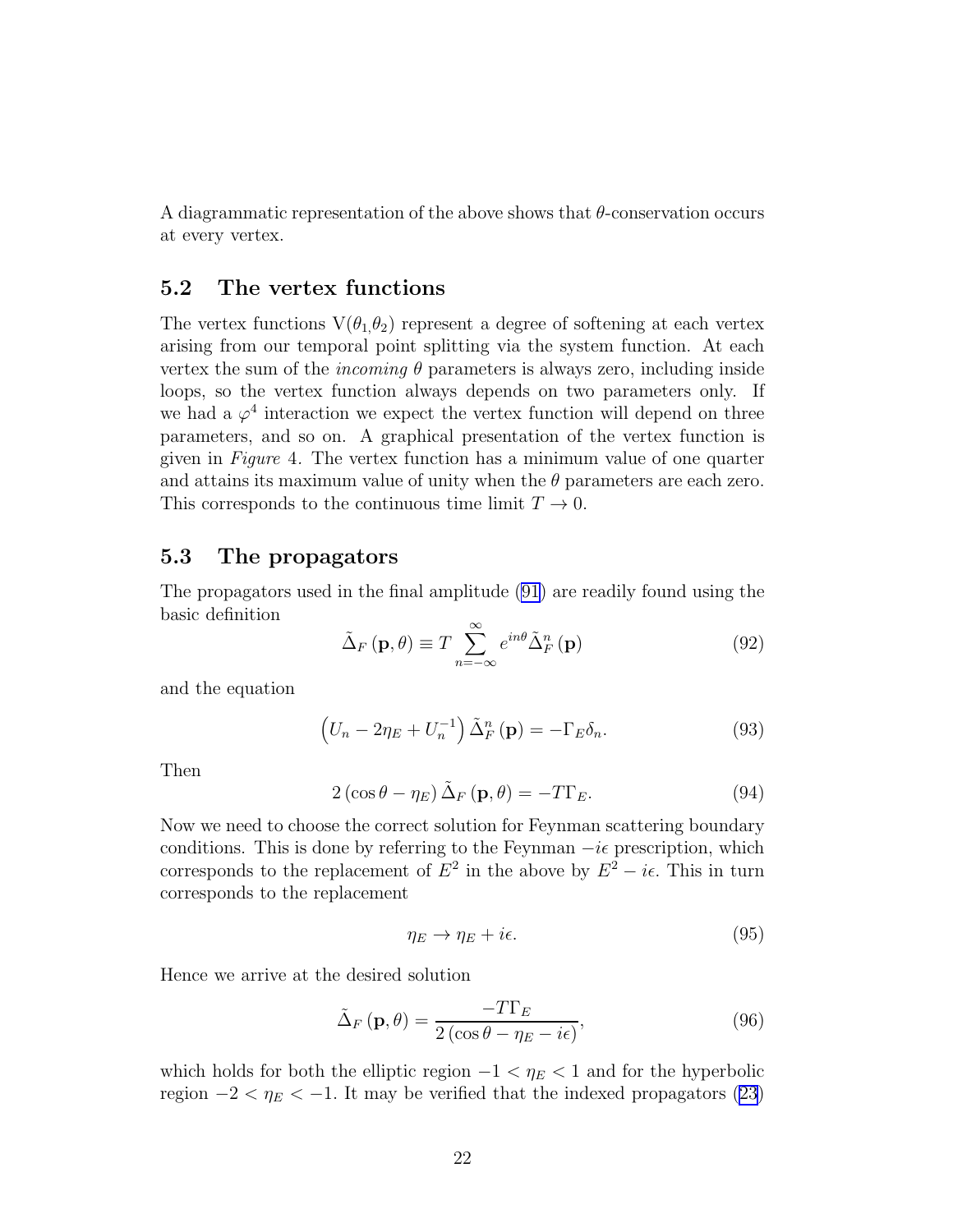<span id="page-22-0"></span>are given by the integrals

$$
\tilde{\Delta}_F^n(\mathbf{p}) = \frac{1}{2\pi} \int_{-\theta}^{\theta} d\theta \, e^{-in\theta} \frac{-\Gamma_E}{2(\cos\theta - \eta_E - i\epsilon)} \n= \frac{\Gamma_E}{2\pi i} \oint \frac{dz}{z^n (z^2 - 2(\eta_E + i\epsilon)z + 1)},
$$
\n(97)

the contour of integration being the unit circle in the anticlockwise sense. We find for example

$$
\tilde{\Delta}_F^n(\mathbf{p}) = \frac{\Gamma_E}{2i \sin \theta_E} e^{-i|n|\theta_E} \tag{98}
$$

in the case of the elliptic regime,  $T^2 E^2 < 12$ , and

$$
\tilde{\Delta}_F^n(\mathbf{p}) = \frac{(-1)^{n+1} \Gamma_E}{2 \sinh \gamma_E} e^{-|n|\gamma_E} \tag{99}
$$

in the hyperbolic regime,  $T^2E^2 > 12$ . Here we make the parametrisation

$$
\cos\left(\zeta\right) \equiv \eta_E = \frac{6 - 2T^2 E^2}{6 + T^2 E^2},\tag{100}
$$

where  $\zeta$  is a complex parameter running just below the real axis from the origin to  $\pi$  (when  $\zeta$  is written as  $\theta_E$ ) and then from  $\pi$  to  $\pi - i \ln(2 + \sqrt{3})$ (when  $\zeta$  is written in the form  $\pi - i\gamma_E$ ).

If in [\(96](#page-21-0)) we introduce the variable  $p_0$  related to  $\theta$  by the rule

$$
\cos \theta \equiv \frac{6 - 2p_0^2 T^2}{6 + p_0^2 T^2}, \quad sign(\theta) = sign(p_0), \tag{101}
$$

then we find

$$
\tilde{\Delta}_F(\mathbf{p}, \theta) = \frac{1}{p_0^2 - \mathbf{p}^2 - m^2 + i\epsilon} + \frac{T^2 p_0^2}{6 (p_0^2 - \mathbf{p}^2 - m^2 + i\epsilon)},\tag{102}
$$

an exact result. From this we see the emergence of Lorentz symmetry as an approximate symmetry of the mechanics. If  $p_0$  in the above is taken to represent the zeroth component of a four-vector, with the components of p representing the remaining components, then we readily see that the first term on the right-hand side of (102) is Lorentz invariant. The second term is not Lorentz invariant, but we note it is proportional to  $T^2$ . If, as we expect, T represents an extremely small scale, such as the Planck time or less, then it is clear that Lorentz symmetry should emerge as an extremely good approximate symmetry of our mechanics.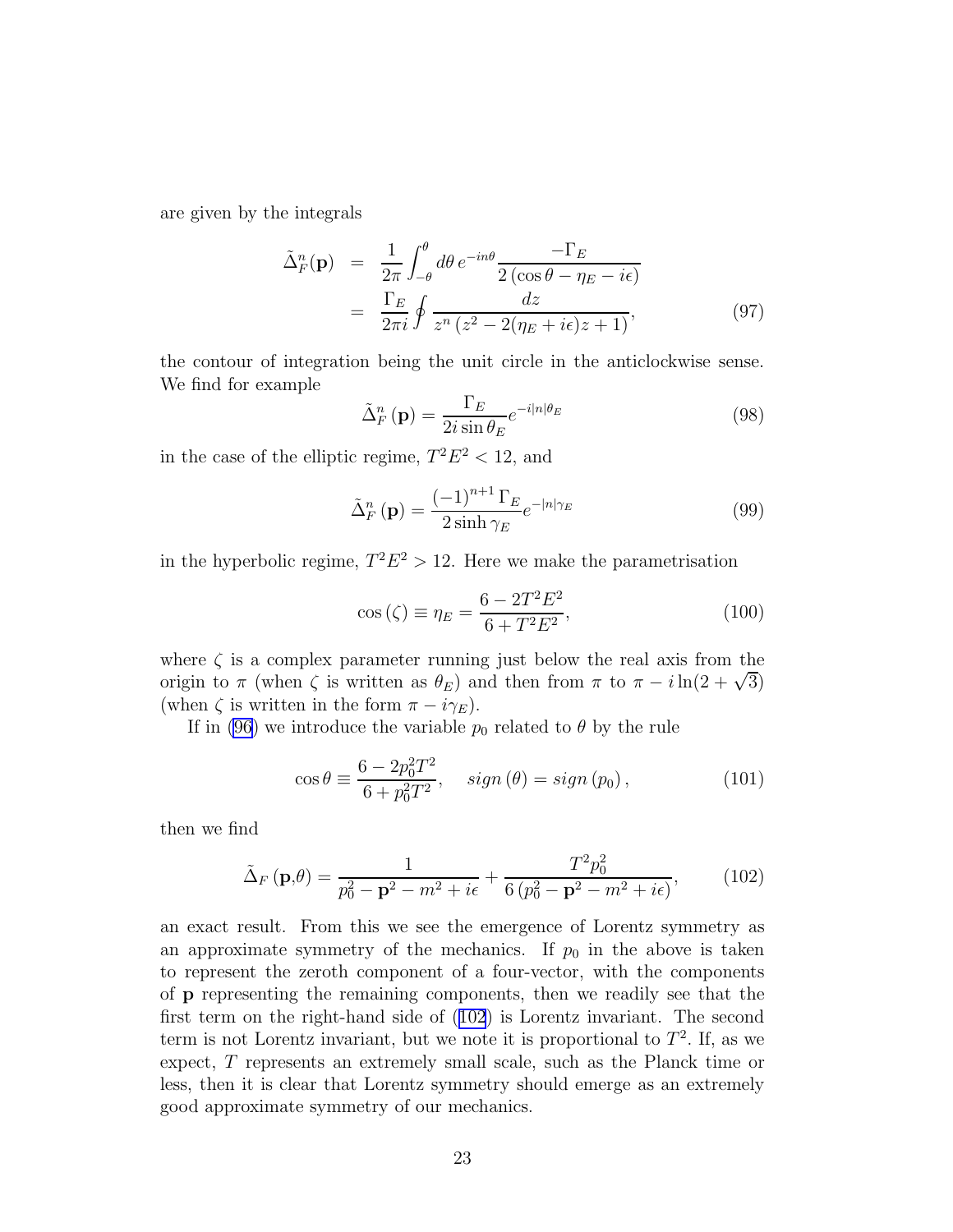#### 5.4 Comments

The significance of our results is that not only is spatial momentum conserved during a scattering process, as expected from the Maeda-Noether [\[1](#page-28-0), [9\]](#page-28-0) theorem, but the sum of the  $\theta$  parameters of the incoming particles is conserved. This is the discrete time analogue of energy conservation, since in the limit  $T\rightarrow 0$  we note

$$
\lim_{T \to 0} \frac{\theta_{\mathbf{p}}}{T} = E_{\mathbf{p}} = \sqrt{\mathbf{p} \cdot \mathbf{p} + \mu^2}.
$$
\n(103)

The  $\theta$  conservation rule is unexpected at first sight in that we have not discussed as yet any Logan invariant for the full interacting system function. It appears that the analogue of energy conservation occurs here because of the way in which we have set up our incoming and outgoing states and allowed the scattering process to take place over infinite time. The result would probably not hold for scattering over a finite time intervals, which would be the analogue of the time-energy uncertainty relation in conventional quantum theory. In essence, the LSZ scattering postulates relate the Logan invariant for in-states to the Logan invariant for the out-states in such a way that knowledge of the Logan invariant for the intermediate time appears not to be required. This is true of the scattering formalism as we have demonstrated, but the bound state question would be a different matter.

Although the conservation of  $\theta$ −parameters during scattering processes comes as a surprise it is a welcome one. Before the calculations were done explicitly, it was believed that the energy conservation rule in continuous time scattering processes would only arise in the limit  $T \to 0$ . Such a phenomenon was discussed by Lee [\[11\]](#page-28-0) in his discrete time mechanics, which differs from ours in that his time intervals are determined by the dynamics. That there is an exact conservation rule for something in our discrete time scattering processes regardless of the magnitude of T is an indicator of the existence of some Logan invariant. The surprise is that the something turns out to be the sum of the incoming  $\theta$  parameters, which suggests that our parametrisation of the harmonic oscillator discussed in *Paper I* was a fortuitously good one.

We point out here that our parameter  $\theta$  is really an angle, unlike conventional energy  $E$ , or  $p_0$  in the above, and there is an implied periodicity. However, because there is no concept of Hamiltonian or energy in our theory, this periodicity does not cause any physically relevant side effects. Incoming or outgoing particles will be *on-shell* in the sense that their associated  $\theta$  parameter can be restricted to takes a value in the interval  $(0, \pi)$ . Given this, then we may invert [\(101\)](#page-22-0) to find

$$
\theta = p_0 T - \frac{1}{24} p_0^3 T^3 + O\left(T^5\right). \tag{104}
$$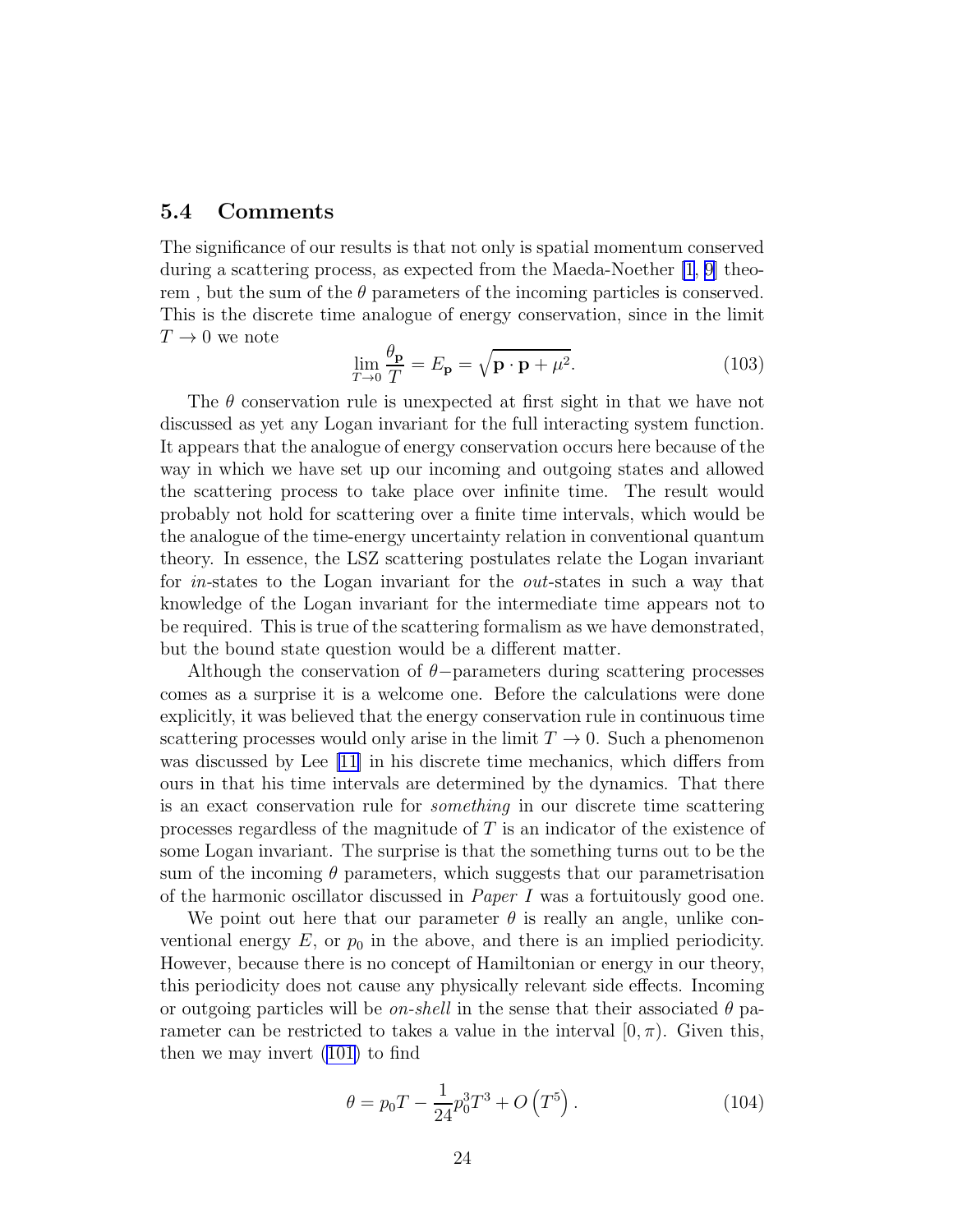Another welcome feature is the modification of the propagators and the appearance of vertex softening in the scattering diagrams. A detailed discussion of the effects these features have on the divergences of various loop integrals found in the conventional Feynman diagram programme will be reserved for a subsequent paper.

The scattering amplitude found above for  $Figure 3$  reduces to the correct continuous time amplitude in the limit  $T \to 0$ .

#### 5.5 Rules for scattering amplitudes

We are now in a position to use our experience with the box diagram *Figure* 3 to write down the general rules for scattering diagrams. Consider a scattering process with a incoming particles with momenta  $p_1, p_2, ..., p_a$  respectively, and b outgoing particles with momenta  $\mathbf{q}_1, \mathbf{q}_2, \dots, \mathbf{q}_b$  respectively. Make a diagrammatic expansion in the traditional manner of Feynman. For each diagram do the following:

- 1. at each vertex, conserve linear momentum and  $\theta$  parameters, i.e., the algebraic sum of incoming momenta is zero and the algebraic sum of the *incoming*  $\theta$  parameters is zero;
- 2. at each vertex associate a factor

$$
igTV\left(\theta_1, \theta_2\right),\tag{105}
$$

where  $\theta_1$  and  $\theta_2$  are any two of the three *incoming*  $\theta$  parameters;

3. for each internal line carrying momentum **k** and  $\theta$  parameter, associate a factor

$$
i T^{-1} \tilde{\Delta}_F (\mathbf{k}, \theta); \tag{106}
$$

4. for each loop integral, a factor

$$
\int \frac{d^3 \mathbf{k}}{(2\pi)^4} \int_{-\pi}^{\pi} d\theta; \tag{107}
$$

5. an overall momentum- $\theta$  parameter conservation factor

$$
(2\pi)^4 \delta_P (\theta_{p_1} + \ldots + \theta_{pa} - \theta_{q_1} - \ldots - \theta_{qb}) \delta^3 (\mathbf{p}_1 + \ldots + \mathbf{p}_a - \mathbf{q}_1 - \ldots - \mathbf{q}_b)
$$
\n(108)

6. a weight factor  $\omega$  for each diagram, exactly as for the standard Feynman rules.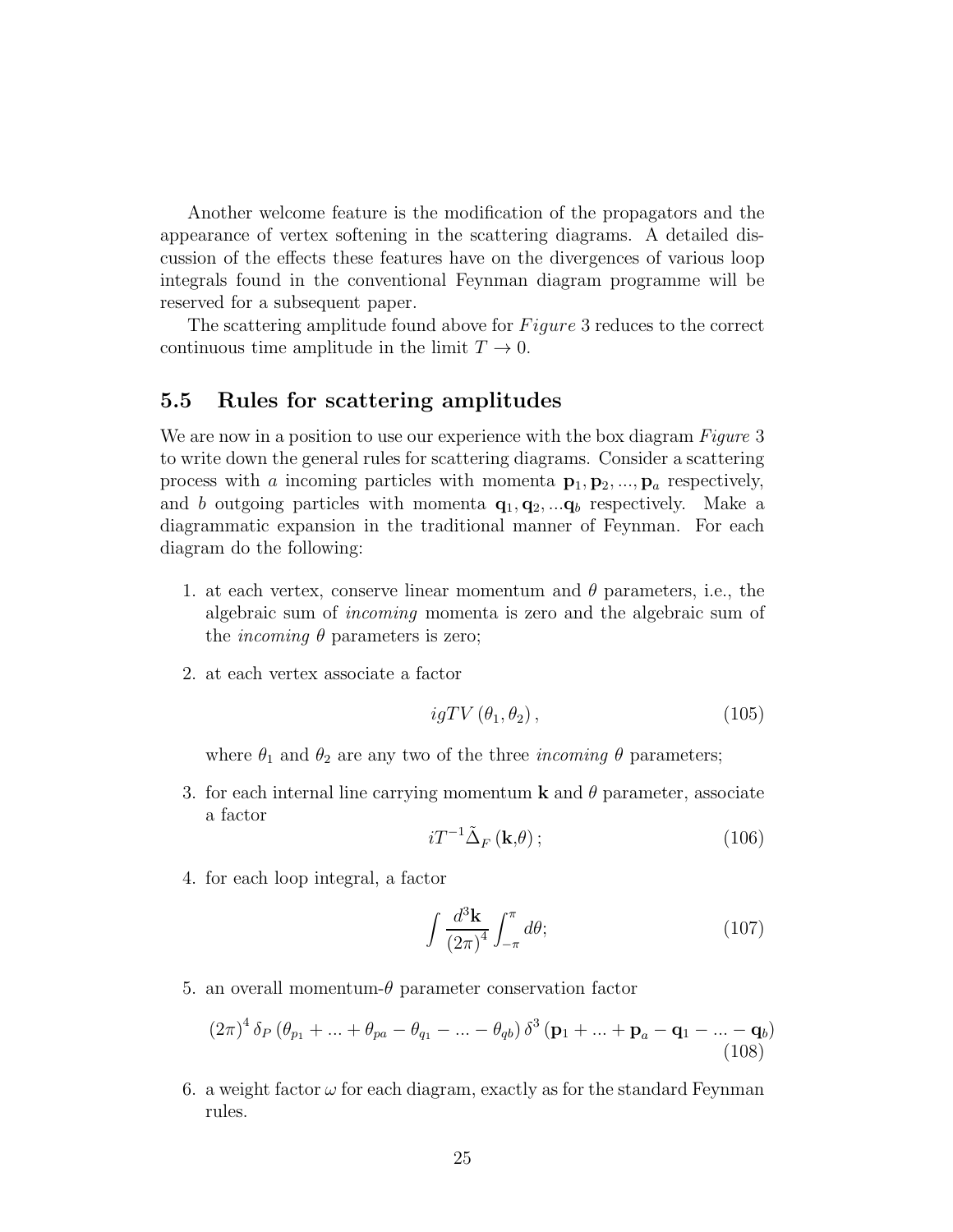# 6 Examples

We are now in a position to give a number of examples of scattering amplitude calculations using the above rules. We restrict our attention to  $\varphi^3$  theory as an illustrative example. QED and the associated discrete time Feynman rules will be the subject of *Paper VI* in this series.

### 6.1 Figure 5a:

Consider the basic single vertex diagram of figure 5a with particles with linear momentum a, b fusing to form a particle with linear momentum c. Overlooking the fact that this process gives zero for on-shell momenta our discrete time Feynman rules give

$$
S_{5a} = igT (2\pi)^4 \delta_P (\theta_a + \theta_b - \theta_c) \delta^3 (\mathbf{a} + \mathbf{b} - \mathbf{c}) V (\mathbf{a}, \mathbf{b}).
$$
\n(109)

#### 6.2 Figure 5b

This diagram has a single loop. We find

$$
S_{5b} = -g^3 (2\pi)^4 \delta_P (\theta_a + \theta_b - \theta_c) \delta^3 (\mathbf{a} + \mathbf{b} - \mathbf{c}) \int \frac{d^3 \mathbf{k}}{(2\pi)^4} \int_{-\pi}^{\pi} d\theta \times
$$
  
\n
$$
V(\theta_a, -\theta) V(\theta_b, \theta - \theta_c) V(-\theta_c, \theta) \tilde{\Delta}_F (\mathbf{k}, \theta) \tilde{\Delta}_F (\mathbf{k} - \mathbf{c}, \theta - \theta_c) \tilde{\Delta}_F (\mathbf{k} - \mathbf{a}, \theta - \theta_a).
$$
\n(110)

The nature of this diagram will be discussed in detail in subsequent papers.

### 6.3 Figures 5c,d,e

The order  $g^2$  two-two scattering diagrams figures 5c, d, e give

$$
S_{5cde} = -g^2 T (2\pi)^4 \delta_P (\theta_a + \theta_b - \theta_c - \theta_d) \delta^3 (\mathbf{a} + \mathbf{b} - \mathbf{c} - \mathbf{d}) \times
$$
  
\n
$$
\{ V (\theta_a, -\theta_c) V (\theta_b, -\theta_d) \tilde{\Delta}_F (\mathbf{a} - \mathbf{c}, \theta_a - \theta_c) +
$$
  
\n
$$
V (\theta_a, \theta_b) V (-\theta_c, -\theta_d) \tilde{\Delta}_F (\mathbf{a} + \mathbf{b}, \theta_a + \theta_b) +
$$
  
\n
$$
V (\theta_a, -\theta_d) V (\theta_b, -\theta_c) \tilde{\Delta}_F (\mathbf{a} - \mathbf{d}, \theta_a - \theta_d) \}.
$$
\n(111)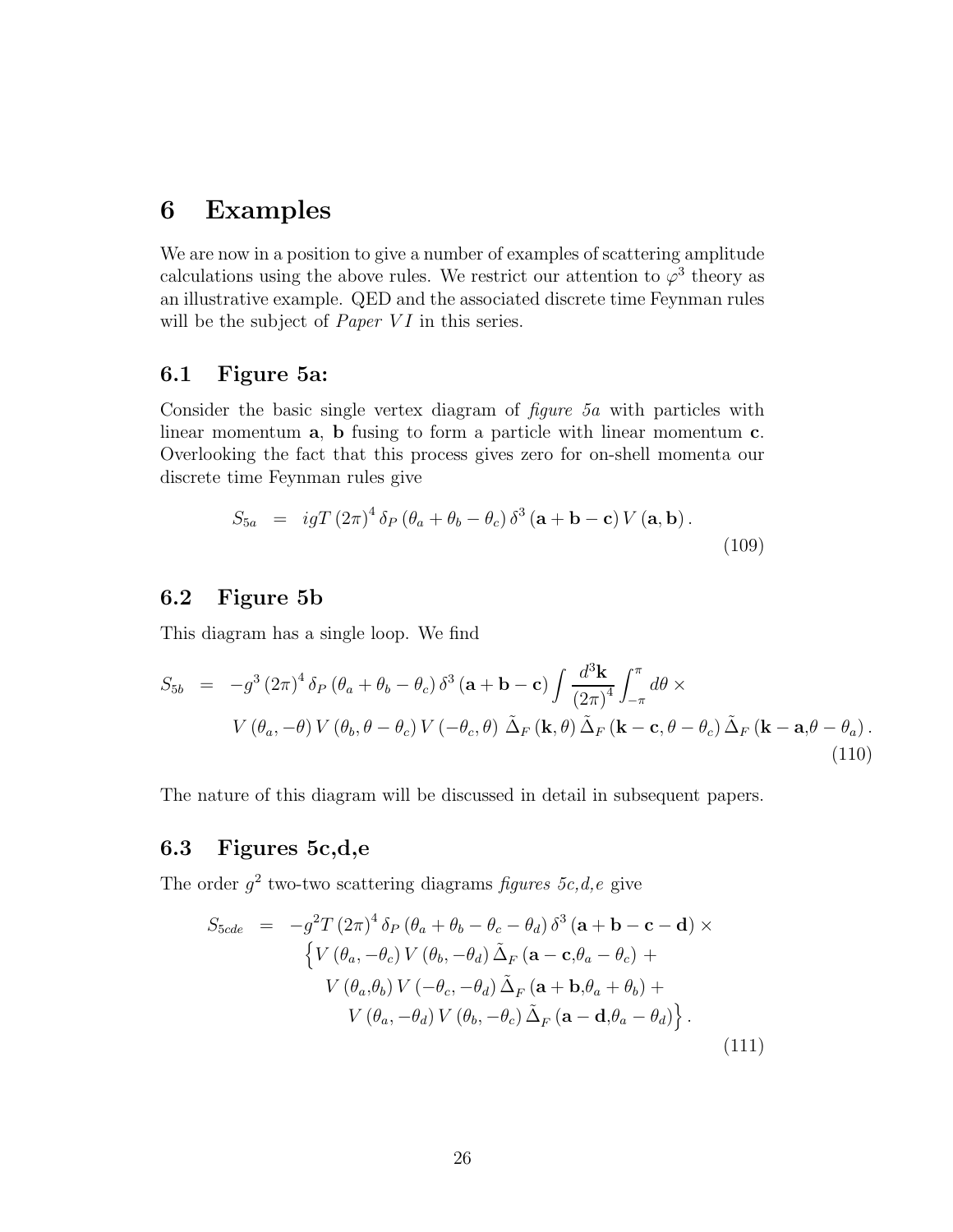### 6.4 Figure 5f

This diagram is an example of a higher order tree diagram process involving no loops. We find

$$
S_{5f} = ig^{3}T (2\pi)^{4} \delta_{P} (\theta_{a} + \theta_{b} - \theta_{c} - \theta_{d} - \theta_{e}) \delta^{3} (\mathbf{a} + \mathbf{b} - \mathbf{c} - \mathbf{d} - \mathbf{e}) \times
$$
  
\n
$$
V (\theta_{a}, -\theta_{c}) V (\theta_{b}, -\theta_{d}) V (\theta_{a} - \theta_{c}, \theta_{b} - \theta_{d}) \times
$$
  
\n
$$
\tilde{\Delta}_{F} (\mathbf{a} - \mathbf{c}, \theta_{a} - \theta_{c}) \tilde{\Delta}_{F} (\mathbf{d} - \mathbf{b}, \theta_{d} - \theta_{b}).
$$
\n(112)

#### 6.5 Figure 5g

This diagram has a simple propagator loop and gives

$$
S_{5g} = \frac{1}{2}g^4 (2\pi)^4 \delta_P (\theta_a + \theta_b - \theta_c - \theta_d) \delta^3 (\mathbf{a} + \mathbf{b} - \mathbf{c} - \mathbf{d}) \times
$$
  

$$
\tilde{\Delta}_F (\mathbf{a} + \mathbf{b}, \theta_a + \theta_b) \left\{ \frac{1}{(2\pi)^4} \int d^3 \mathbf{k} \int_{-\theta}^{\theta} d\theta V (\theta_a, \theta_b) V (\theta_a + \theta_b, -\theta) \times
$$
  

$$
V (\theta, -\theta_a - \theta_b) V (-\theta_c - \theta_d) \tilde{\Delta}_F (\mathbf{k}, \theta) \tilde{\Delta} (\mathbf{k} - \mathbf{a} - \mathbf{b}, \theta - \theta_c - \theta_d) \right\} \times
$$
  

$$
\tilde{\Delta}_F (\mathbf{a} + \mathbf{b}, \theta_a + \theta_b).
$$
 (113)

The question of the divergence of this integral will be reserved for a subsequent paper.

# 7 Concluding remarks

The application of the principles outlines in *Papers I* and II to scalar field theory has indicated that the conventional programme of constructing Feynman rules for scattering amplitudes goes over well into discrete time. Of course there are differences, and it is to be hoped that some of these will alleviate if not overcome some of the divergence problems of the conventional field theory programme. An important point is that there occurs in our approach a natural scale provided by T. It is possible that this will provide a renormalisation cutoff scale which will not have to be introduced by hand. Issues of renormalisation and divergence will be discussed in a later paper.

A particularly important result which was not anticipated before the diagrams were calculated is the conservation of the total  $\theta$  parameters over a scattering process. This occurs even though no Logan invariant corresponding to the total Hamiltonian has been found for the fully interacting theory.

An important point to consider is the question of relativistic covariance. Clearly our process of temporal discretisation breaks Lorentz covariance, and with it the Poincaré algebra. However, it should be admitted by any critic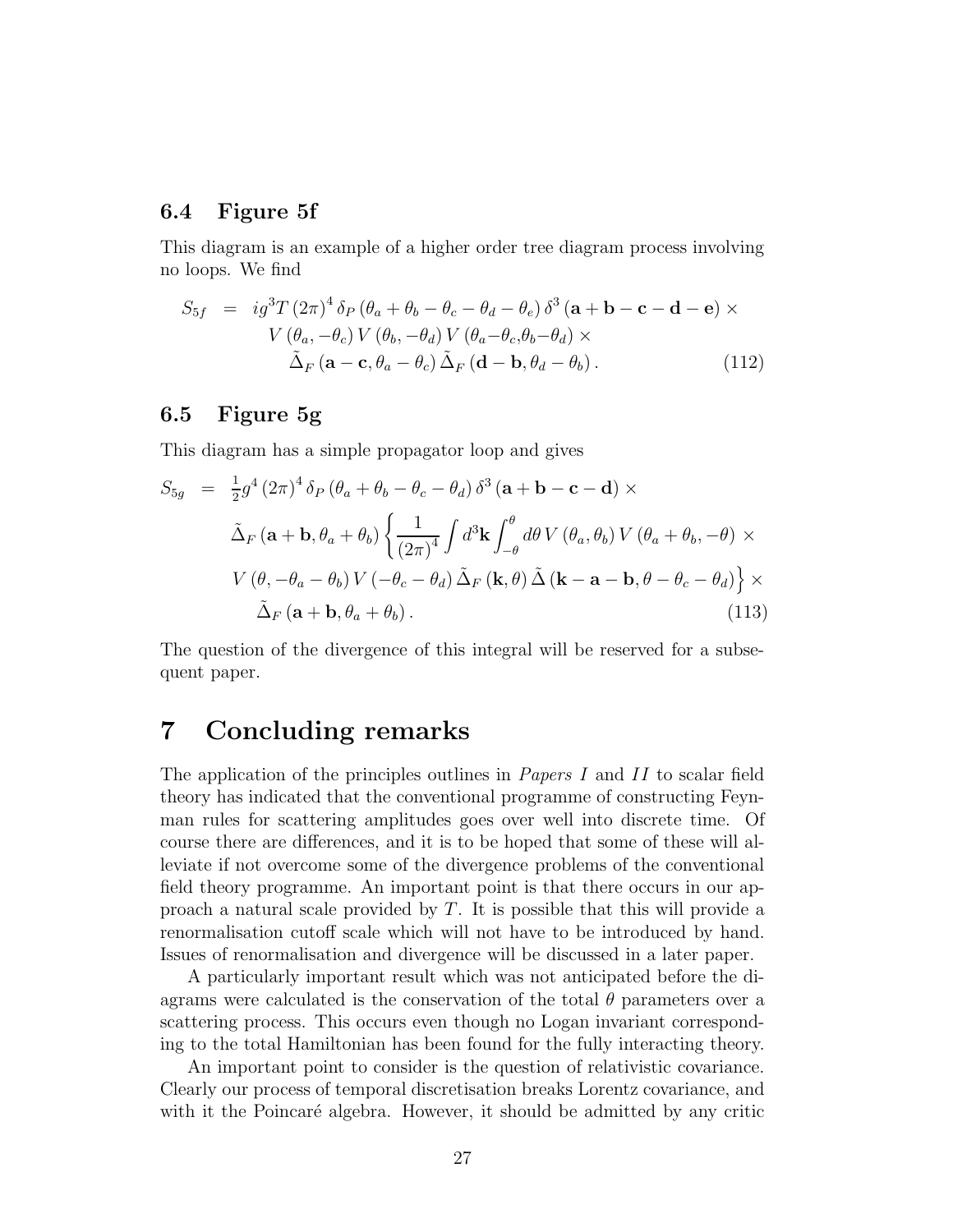that there is actually no empirical evidence that Special Relativity holds all the way up to infinite momentum. It is only an abstraction from limited experience that it does. Therefore, the Poincaré algebra has no more than the status of a really useful synthesis of limited experience. By requiring our parameter T to be small enough we should be able to reproduce all of the good predictions of continuous time mechanics, with the possibility of alleviating, if not removing, those aspects which are known to cause problems, such as divergences in the renormalisation programme. Moreover, we have given a principle based on the cosmic background radiation field for finding a unique local inertial frame in which time is discretised.

Finally, if our discrete time programme could be caught out in a fatal way, then we would have what amounts to a proof that time is really continuous. This in itself makes our investigation a worthwhile one.

# 8 Acknowledgement

Keith Norton is grateful to the Crowther Fund of the Open University for financial assistance during this course of this research.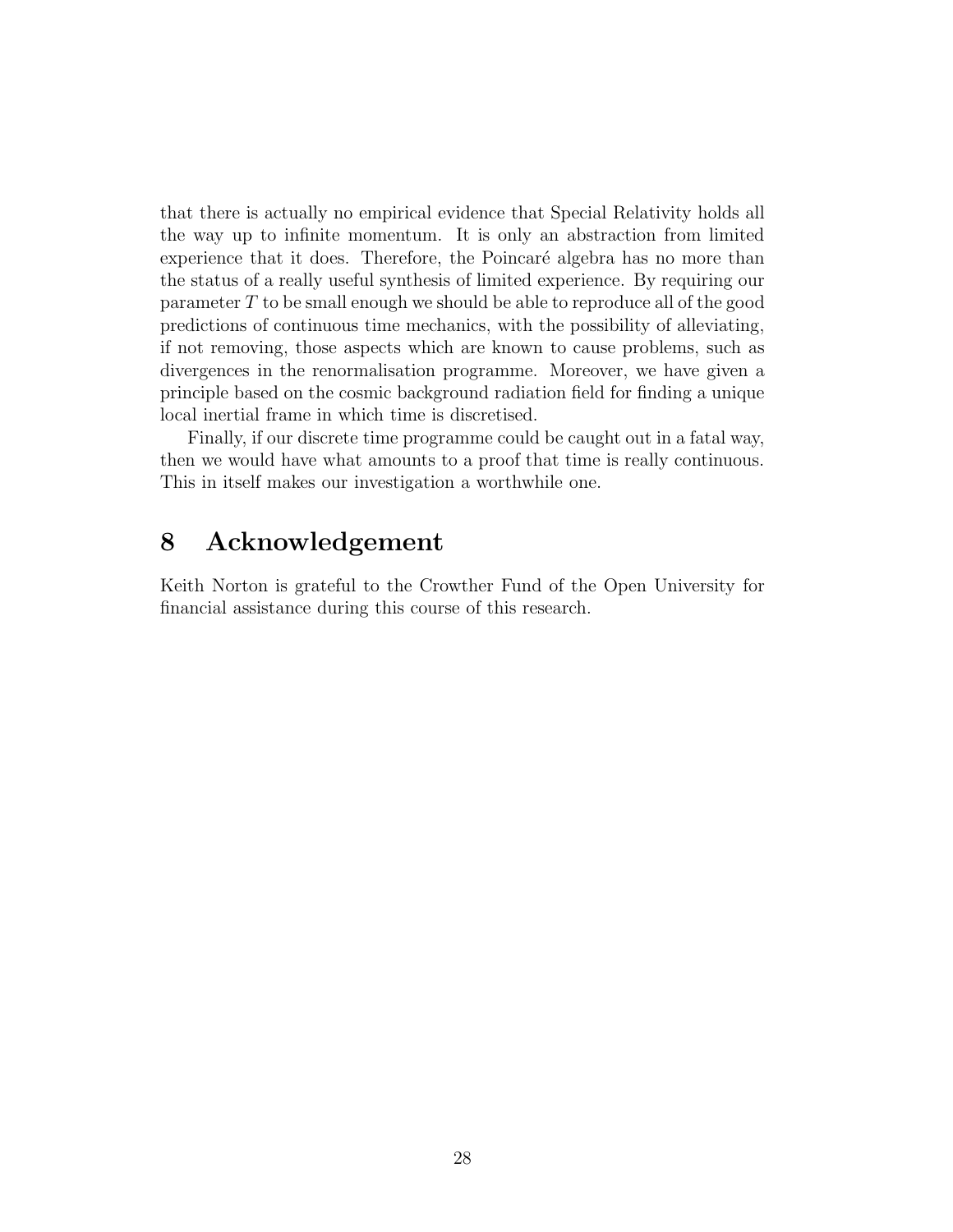# <span id="page-28-0"></span>References

- [1] Jaroszkiewicz G and Norton K, Principles of Discrete Time Mechanics: I. Particle Systems, J. Phys. A: Math. Gen. 30 (1997) 3115- 3144; electronic archives [http://xxx.lanl.gov.hep-ph/9703079](http://xxx.lanl.gov.\protect \vrule width0pt\protect \begingroup \catcode `%\active \def %{%}\catcode `#\active \def )
- [2] Jaroszkiewicz G and Norton K, Principles of Discrete Time Mechanics: II. Classical Field Theory, J. Phys. A: Math. Gen. 30 (1997) 3145-3163; electronic archives [http://xxx.lanl.gov.hep-ph/9703080](http://xxx.lanl.gov.\protect \vrule width0pt\protect \begingroup \catcode `%\active \def %{%}\catcode `#\active \def )
- [3] Bender C M, Mead L R and Milton K A, Discrete Time Quantum Mechanics, electronic archives [http://xxx.lanl.gov.hep-ph/9305246](http://xxx.lanl.gov.\protect \vrule width0pt\protect \begingroup \catcode `%\active \def %{%}\catcode `#\active \def )
- [4] Yamamoto H et al, Conserved quantities of Field Theory on Discrete Spacetime, Prog. Theor. Phys., 93, 173-84 (1995)
- [5] Guth A H, Starting the universe: the Big Bang and cosmic inflation, Bubbles, voids and bumps in time: the new cosmology, edited by J. Cornwell, CUP (1989), p105-146
- [6] Wright E L, Interpretation of the CMB Anisotropy detected by the COBE , Atsrophysics.J. 396: L13-L18 (1992)
- [7] Nodland B and Ralston J P, Indication of anisotropy in electromagnetic propagation over cosmological distances, Phys. rev. Lett. **78** (1997) p3043-3046
- [8] Cadzow J A, Discrete Calculus of Variations, Int. J. Control, vol 11, No 3, 393-407 (1970)
- [9] Maeda S, Extension of Discrete Noether Theorem, Math. Japonica 26, no 1, 85-90 (1981) and references therein.
- [10] Logan J D, First Integrals in the Discrete Variational Calculus, Aequat. Math. 9, 210-220 (1973)
- [11] Lee T D, Can Time be a Discrete Dynamical Variable?, Phys. Lett., Vol 122B, no. 3, 4, 217-220 (1983)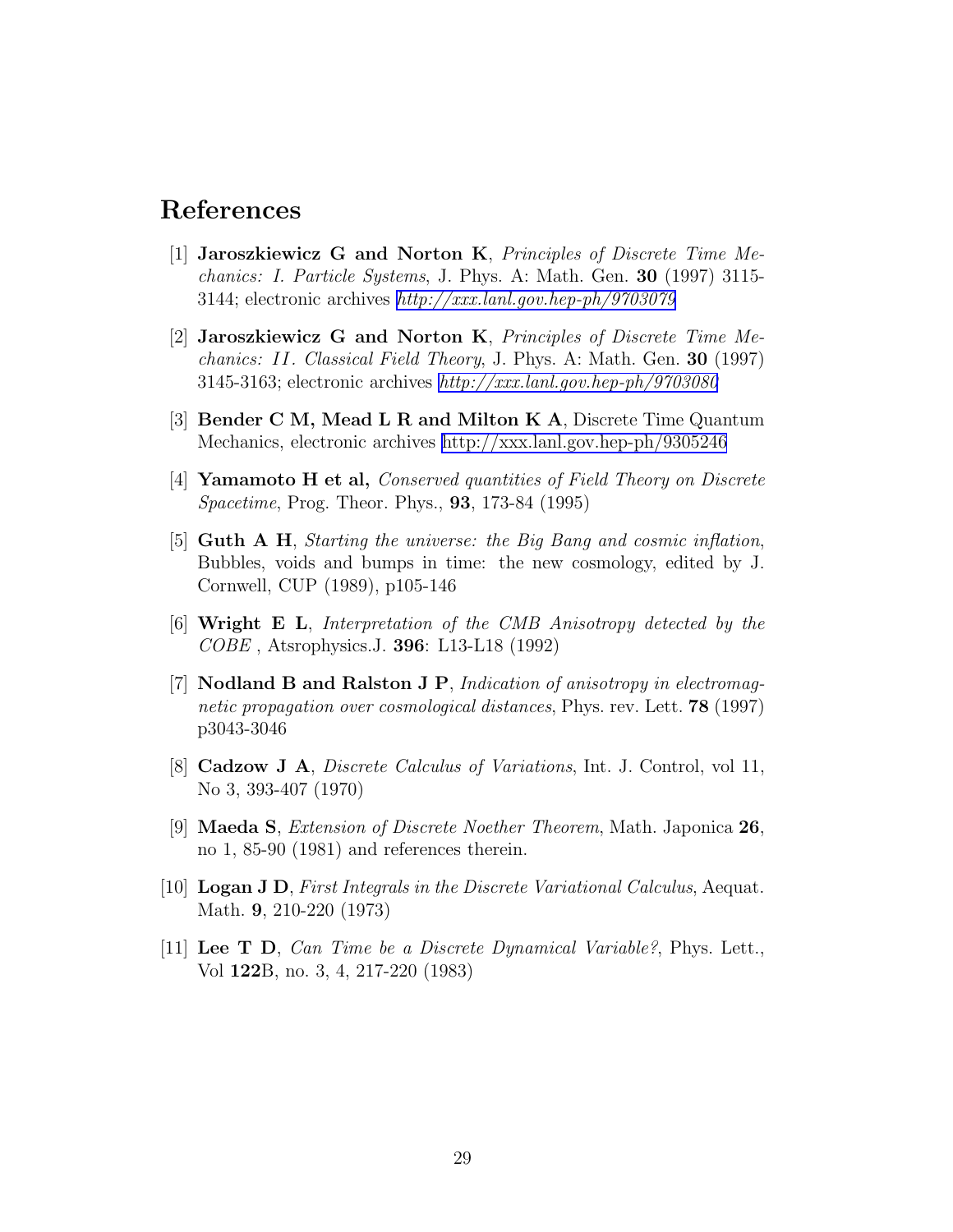

**Figure 1:** An expansion of the single loop diagram in configuration space. There is a total of 144 contributions, many of which can be equated and so we give the weighting for each type of contribution. The apparently disconnected pieces in most of these types arise because we have effectively split points in time when we wrote down the system function. In the limit  $T \to 0$  these splits would collapse and all of these diagrams then reduce to 144 copies of the first type, corresponding to the conventional single loop diagram.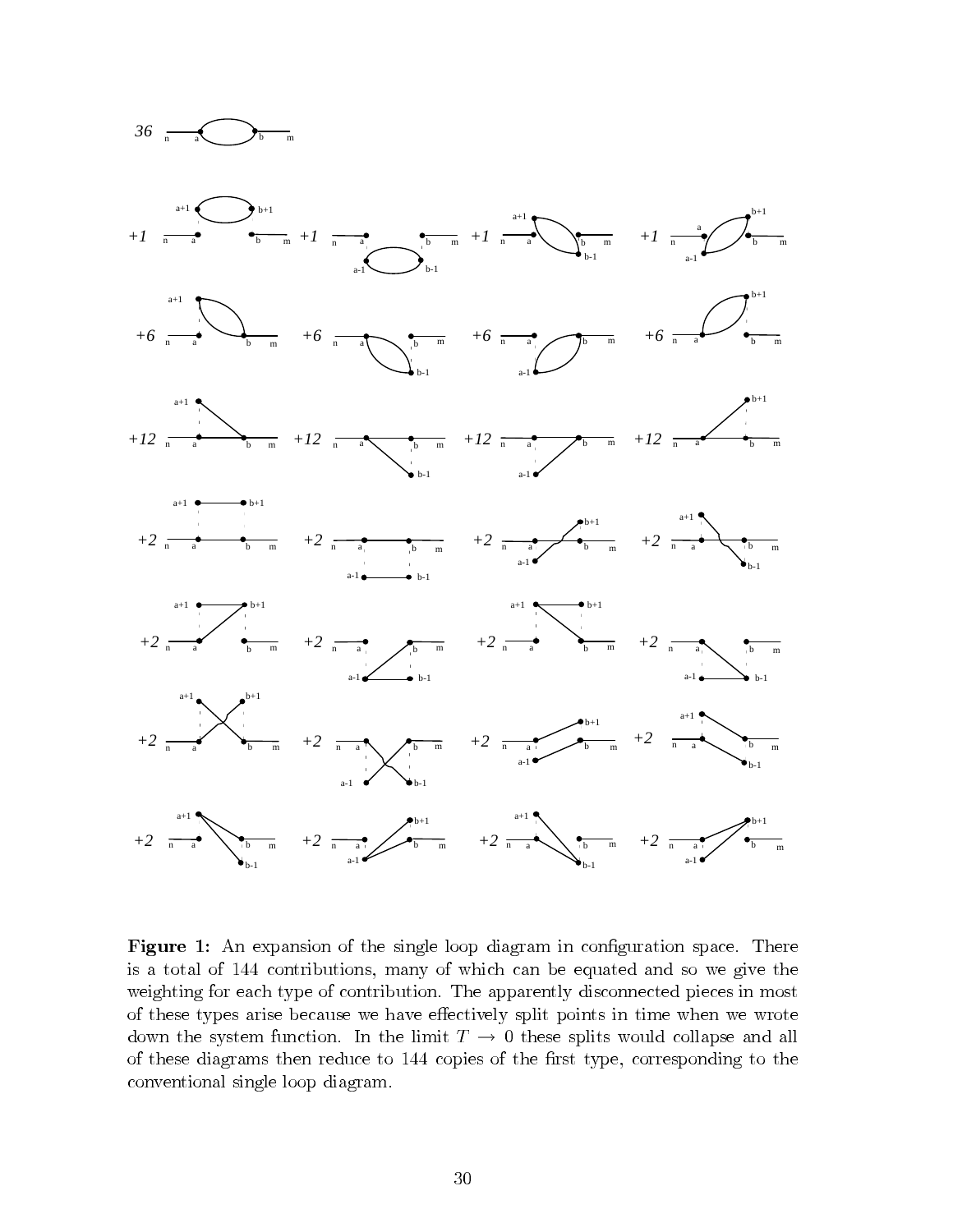

Figure 2: By using symmetry arguments, the various kinds of contributions shown in Figure 1 can be simplified to the 12 varieties shown here. Again, the sum over all weightings is  $144$ .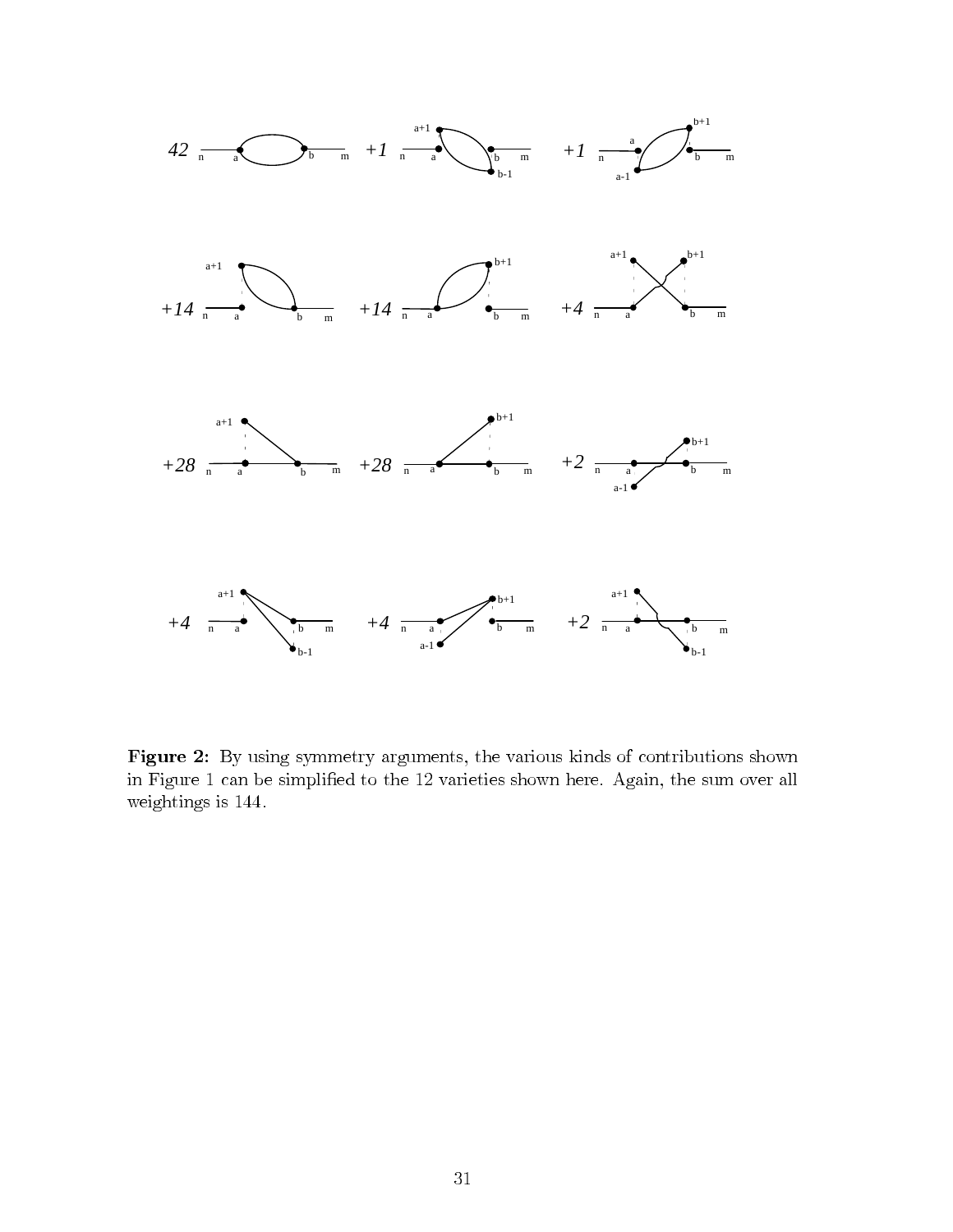

Figure 3: The two-two box scattering diagram used to illustrate the construction of the discrete time diagrammatic rules.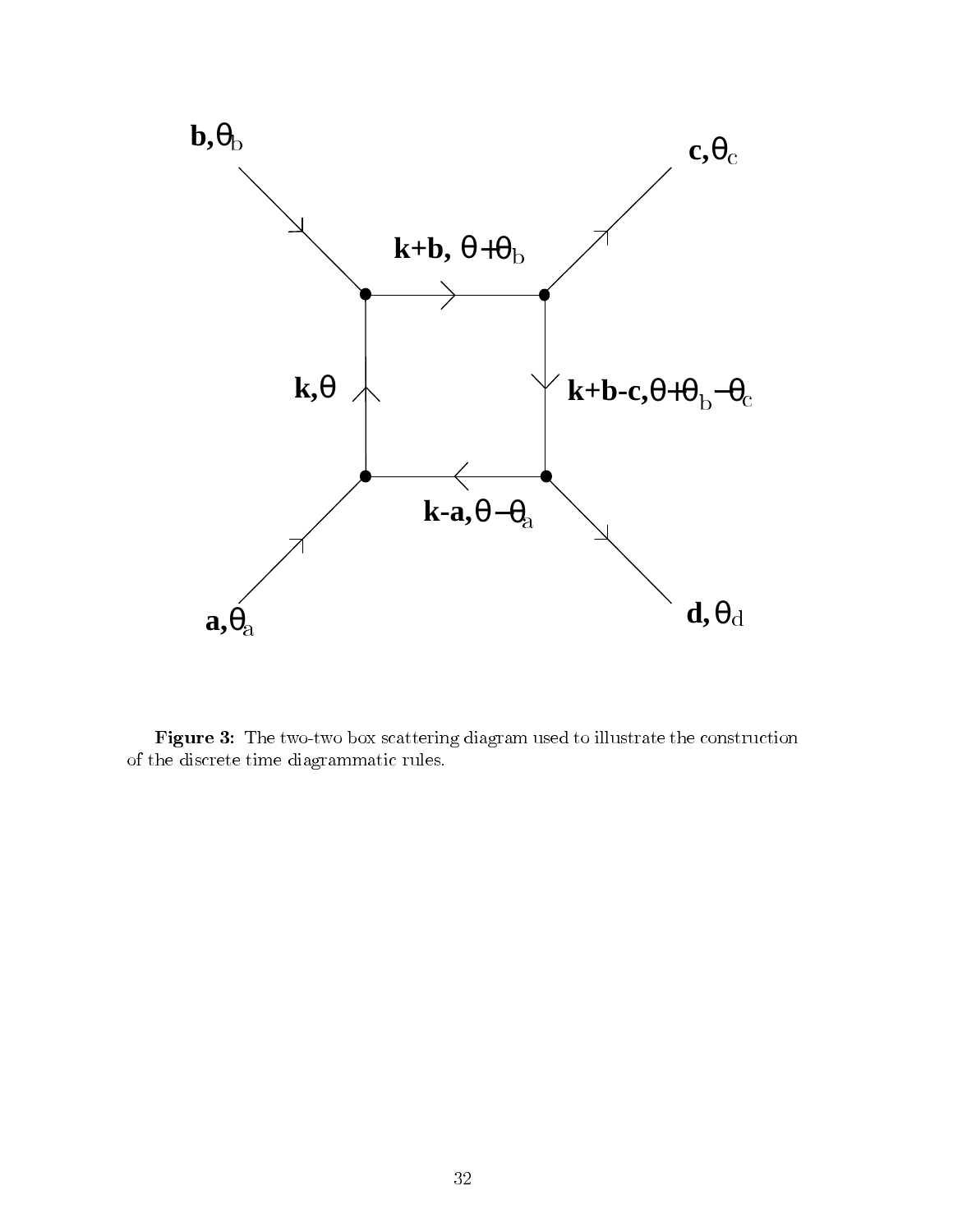

Figure 4: A plot of the vertex function  $V(x, y)$ , where each argument lies in the interval  $[-\pi, \pi]$ . The vertex function takes its maximum value of unity when  $x = y = 0$ , which corresponds to the continuous time limit  $T \to 0$ . The vertex function never falls below the value  $1/4$ .